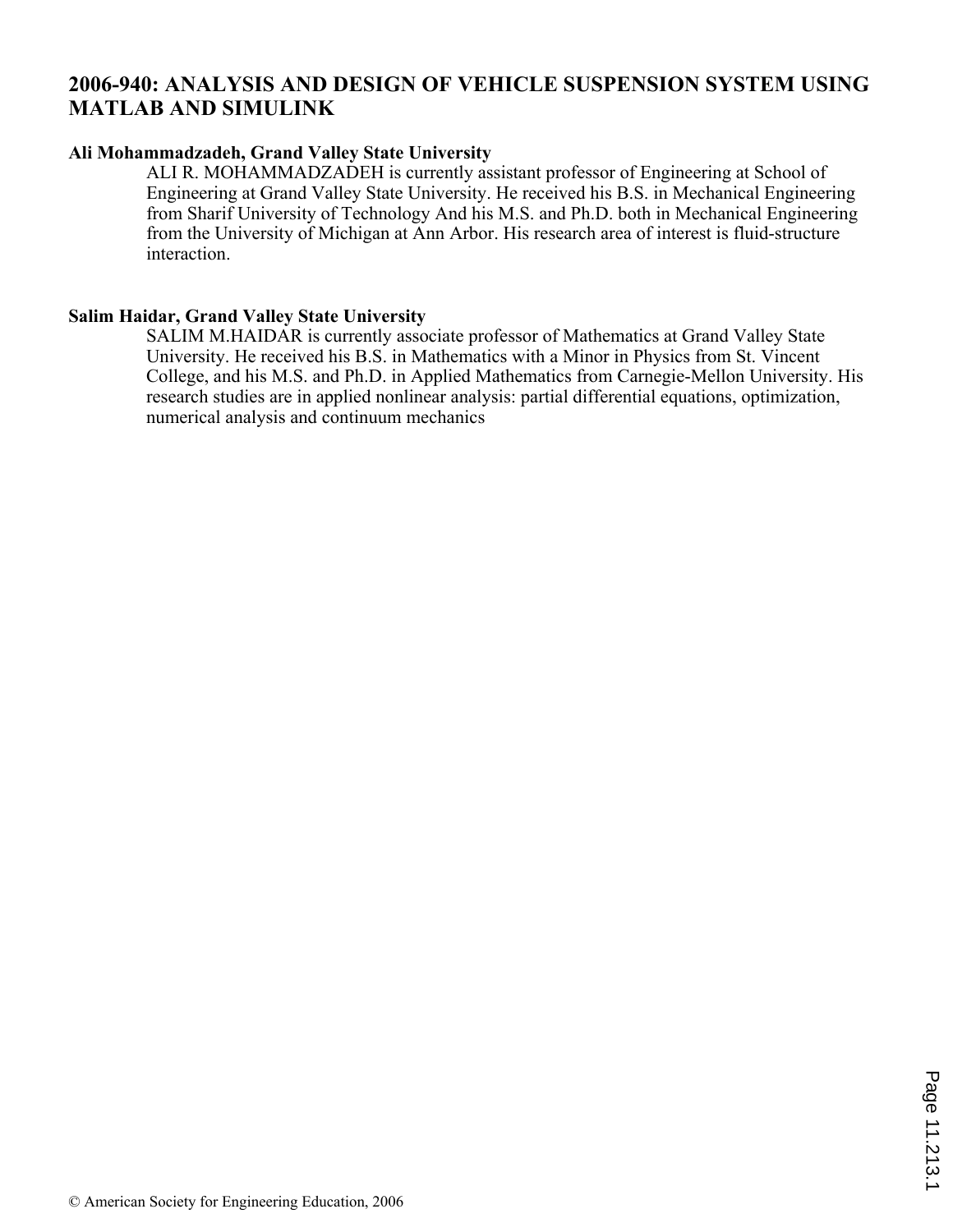# **Analysis and Design of Vehicle Suspension System Using MATLAB and SIMULINK**

## **Alireza Mohammadzadeh, Salim Haidar Grand Valley State University**

#### **Overview**

Although textbooks<sup>1, 2, 3, 4, 5, 6</sup> in the area of vibrations employ software tools, such as MATLAB, Mathcad, Maple, in their treatment of vibration principles and concepts; however most of their coverage of the ever important role of technology in teaching vibrations is limited to isolated usage of these tools in some end of the chapter computer problems. Second, their treatment appears to focus primarily on the presentation of the programming aspects of the issue without much analysis and design of vibration systems.

In vibrations, the simplest model representing a system is a linear, lumped parameter, discrete system model, which requires considerable analytical and computational effort for systems with more than two degrees of freedom. In such circumstances, the use of software programs, such as MATLAB and Mathcad are essential in obtaining numerical results in order to understand and predict system's physical behavior. For example, the natural frequencies and mode shapes of a four degree of freedom model of an automobile suspension system are, in general, pairs of complex conjugates for which hand calculations and extractions is a formidable task, if not impossible. Such studies can be easily done in MATLAB or a Mathcad environment. Examples like this, makes it more and more evident to the teachers of vibrations that the best approach to teaching vibration concepts and principles is to carefully integrate computational methods available in most software programs with the theory.

Although the treatment of automobile suspension system is a standard application of vibration theory, the application of MATLAB and SIMULINK to it is an original frame work. As a frequent instructor of vibrations course, one of the authors regularly receives complimentary copies of textbooks on the subject of vibrations each and every year from a number of publishers. In neither the graduate level textbooks, such as the ones by, Weaver and Timoshenko<sup>7</sup>, Meirovitch<sup>8</sup>, Ginsberg<sup>9</sup>, de Silva<sup>10</sup>, Benaroya<sup>11</sup>, or the undergraduate level texts, such as the ones by Thomson, Tongue, Inman, Rao, Belachandron, Kelly have we seen or noticed a complete treatment of suspension problem. For instance, Thomson covers the free vibration model of suspension system with no damping elements involved. Inman considers damping in the model but regards only free vibrations and avoids the complex conjugate eigenvalues involved. On the other hand, Meirovitch presents a forced vibration formulation of the suspension model, however, avoids the solution part all together. None of these textbooks mentioned above, present derivation and formulation for base excitation of the suspension system as it is presented in our paper. That is a 2-degree of freedom model. Besides, in deriving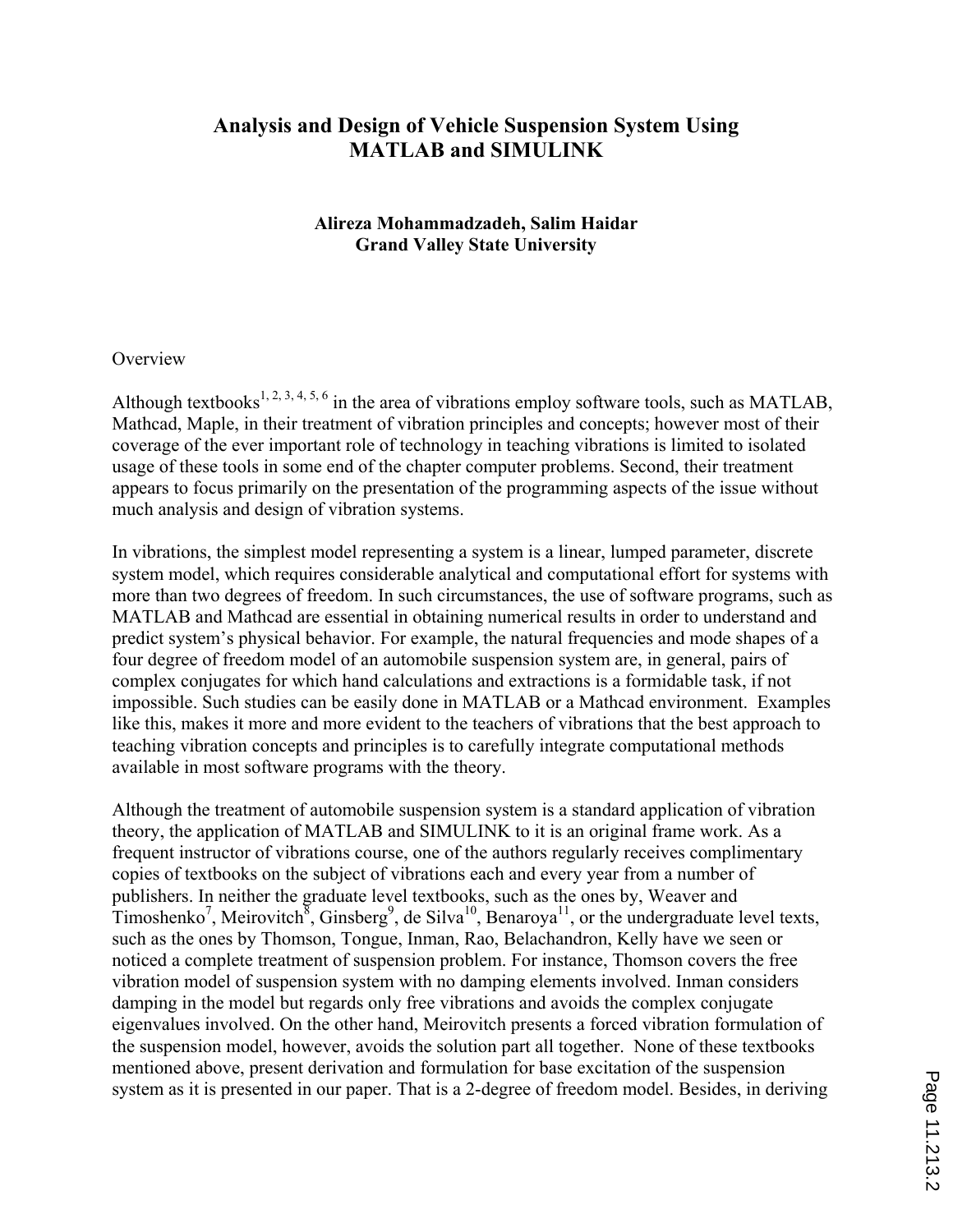the equations of motion for their problems, all textbook authors mentioned above use Newtonian mechanics, whereas in our classroom project we introduced our students to analytical approach of Lagrange's equations. We haven't seen such treatment done in any textbook, in connection with the suspension problem. As we mentioned before, no solution to actual response of the suspension system except for simple cases of free Vibrations is available in any of the above textbooks. In our case of base excitation, one is actually dealing with two inputs (one in the front, and one in the rear tires) to the system. As it is shown in the paper, the transfer function due to each input has a  $3<sup>rd</sup>$  degree polynomial in the nominator and a  $4<sup>th</sup>$  degree polynomial in the denominator (Let us not forget that there are 4 of such transfer functions in the paper). It is a formidable task to find the response of the system by hand calculation**.** It is in here (and in this capacity) where we introduced our students to these exciting features and tools in MATLAB and SIMULINK to provide insight about the system response, and, at the same time, guide our students to better understanding of vibration concepts by trying to engage them in design of a better system.

The main objective of the following project, given to our students in vibration class, is to help students understand and appreciate principles and concepts of vibrations through an effective integration of software programs, MATLAB and SIMULINK, with theory. This further highlights the need for integration between mathematical analysis and engineering system design. After the assignment of the following project it became increasingly evident to the authors of this article that the combination of MATLAB and SIMULINK is a powerful tool which adds a new dimension to research in vibrations systems' control and to the instruction of vibrations courses since it has the promise of aiding students to understand much better the vibrations principles. Our students showed deep understanding of such principles, as a result.

SIMULINK is an interactive environment for system simulation and embedded system design. As a platform for multi-domain modeling and simulation, SIMULINK lets students precisely describe and explore a system's behavior. In addition, SIMULINK, provides a graphical user interface that is often much easier to use than traditional command-line programs. Integration of SIMULINK into the vibrations instruction will therefore be of great pedagogical value.

To meet these objectives and to satisfy the ABET requirement for enhancing the design contents of engineering curriculum, the following project was assigned to students in vibrations class. Students used both MATLAB and SIMULINK in this project to both analyze and design automobile suspension system.

Neglecting the mass of tires and the rolling motion of the vehicle, and combining the stiffness and damping effects of tires and suspension system into an equivalent damping and stiffness system, a preliminary model based on the bounce and pitch motions of the vehicle is considered. Students were then asked to use Lagrange's equations to derive the governing differential equations of motion, for the bounce and pitch motions of the vehicle. MATLAB was then used to arrive at the natural frequencies and mode shapes of the system. SIMULINK was employed to verify the results obtained in MATLAB by plotting the Power Spectral Density of the response due to initial conditions proportional to one of the eigenvectors of the system. Students further utilized SIMULINK to investigate the response to an arbitrary initial condition, and they realized which of the two motions of bounce and pitch was the dominant one in the ensuing motion.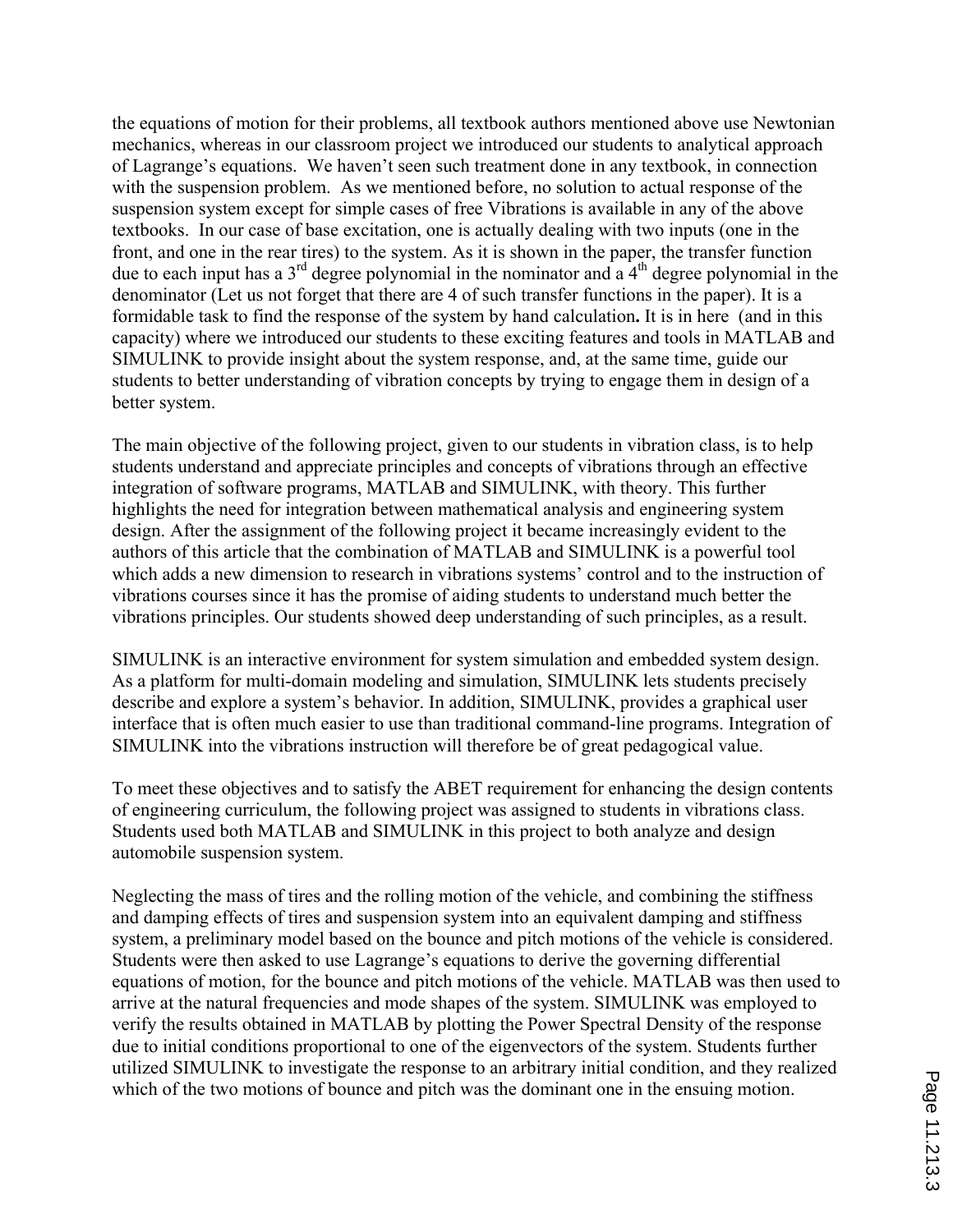Frequency Response Functions, FRF, for both motions was obtained using MATLAB. MATLAB and SIMULINK were then utilized to arrive at system response to the rough terrain. To lower the intensity of the annoying pitch motion of the vehicle SIMULINK, as a design tool this time, was used to find a proper damping for suspension system to achieve this goal.

Students' feedback with respect to the project was very positive. They all enjoyed working with SIMULINK especially due to the relative ease in building the system model in comparison with the corresponding MATLAB model. In short, students indicated that SIMULINK helped them a lot in achieving a deeper, holistic understanding of the course material and its objectives by promoting a virtual laboratory for vibration concepts.

Problem Statement



Figure 1



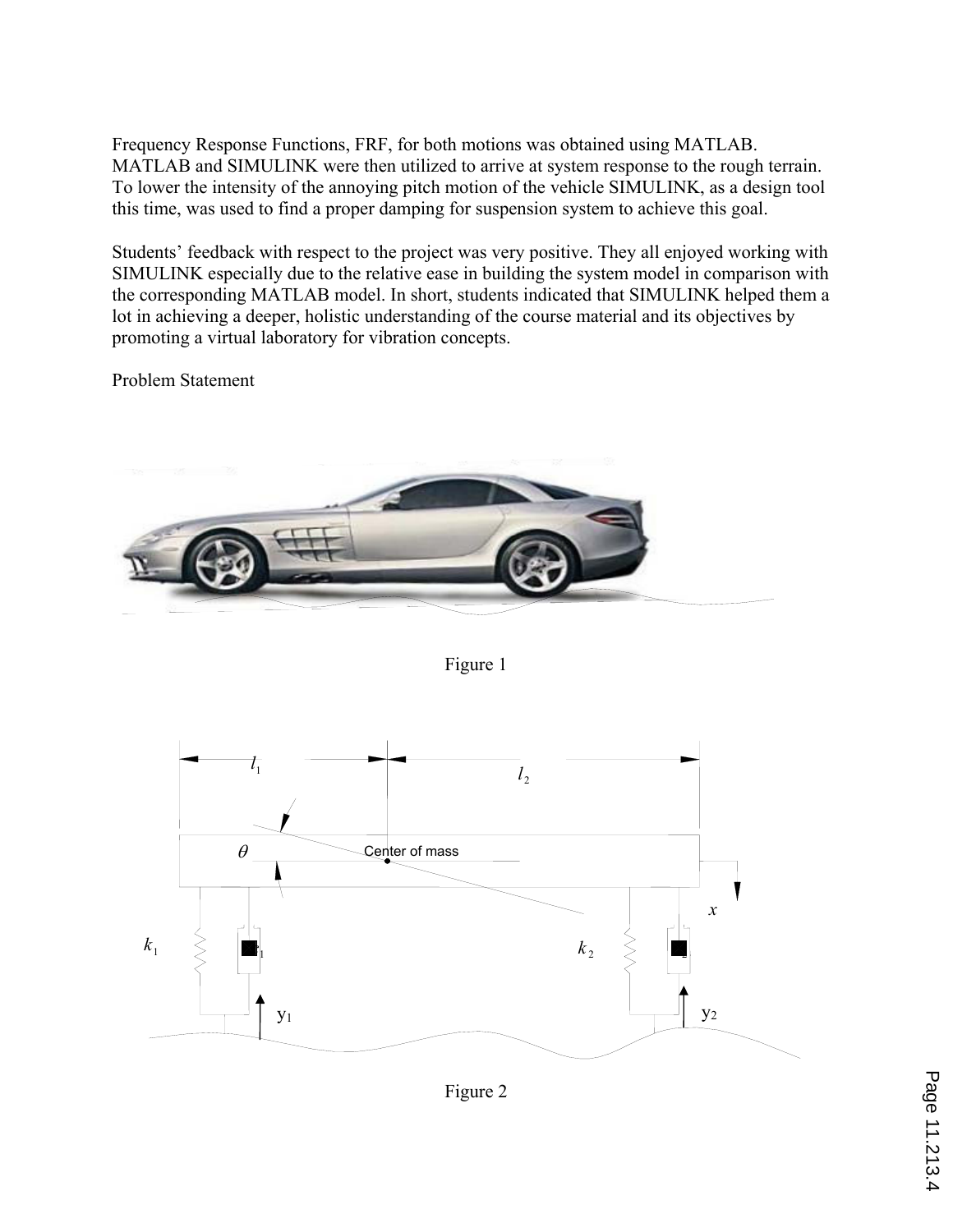An automobile on a rough terrain, such as the one shown in the Figure 1, exhibits bounce, pitch, and roll on top of its rigid body motion. In this analysis, we assume that the rolling motion compared to the two other types of oscillatory motions is negligible. Neglecting the rolling motion and mass of tires, and combining the stiffness and damping effects of tire and suspension system into an equivalent damping and stiffness system, a preliminary model for automobile's suspension system is presented in the Figure 2. Initial values for the respective inertias, damping coefficients, and spring rates are as follows:

 $m = 2000 \text{ kg}$   $J = 2500 \text{ kg} \cdot \text{m}^2$   $k_1 = k_2 = 30000 \text{ N/m}$   $c_1 = c_2 = 3000 \text{ N} \cdot \text{s/m}$  $l_1 = 1$  m and  $l_2 = 1.5$  m

Where m is the auto body's mass, J is its moment of inertia about the center of mass, index 1 refers to front suspension system whereas index 2 refers to rear suspension system, and  $l_1$  and  $l_2$ are the distances between the center of mass and front and rear suspensions respectively.

The car is assumed to be traveling at 50 km/hr and the road is approximated as sinusoidal in cross section with amplitude of 10 mm and the wavelength  $\lambda = 5$  m.

- a) Using Lagrange's equations derive the governing differential equations of motions, describing the bounce and pitch motions.
- b) Using MATLAB, obtain the natural frequencies of the system and the corresponding mode shapes.
- c) Verify the results in part b by building a SIMULINK model of the system. Simulate each mode and show that the system oscillates at the respective natural frequencies.
- d) Assuming free vibration of the system under the initial conditions  $x(0) = 14$  mm and  $\theta$  (0) = 0.05 radian (with the initial velocities assumed zero), which mode contributes the most to the ensuing motion of the system? Substantiate your answer using SIMULINK.
- e) With the help of MATLAB obtain the Transfer Function for both the bounce and pitch motions.
- f) Using SIMULINK, obtain the system response to the road excitation as is described above.
- g) It is well established that the pitch motion is the most annoying motion for the car passengers. Design your suspension system to lower the bounce motion from its current value. Justify your answer by simulating the results in SIMULINK. Does your designed suspension lower the bounce magnitude also?

## Formulation

The governing system of differential equations which describe the bounce and pitch motions of the system shown in Figure 2 is found using Lagrange's Equations. The generalized coordinate  $x(t)$  and  $\theta(t)$  are used to describe the bounce and pitch motion of the auto body. The kinetic energy is described in Equation 1as: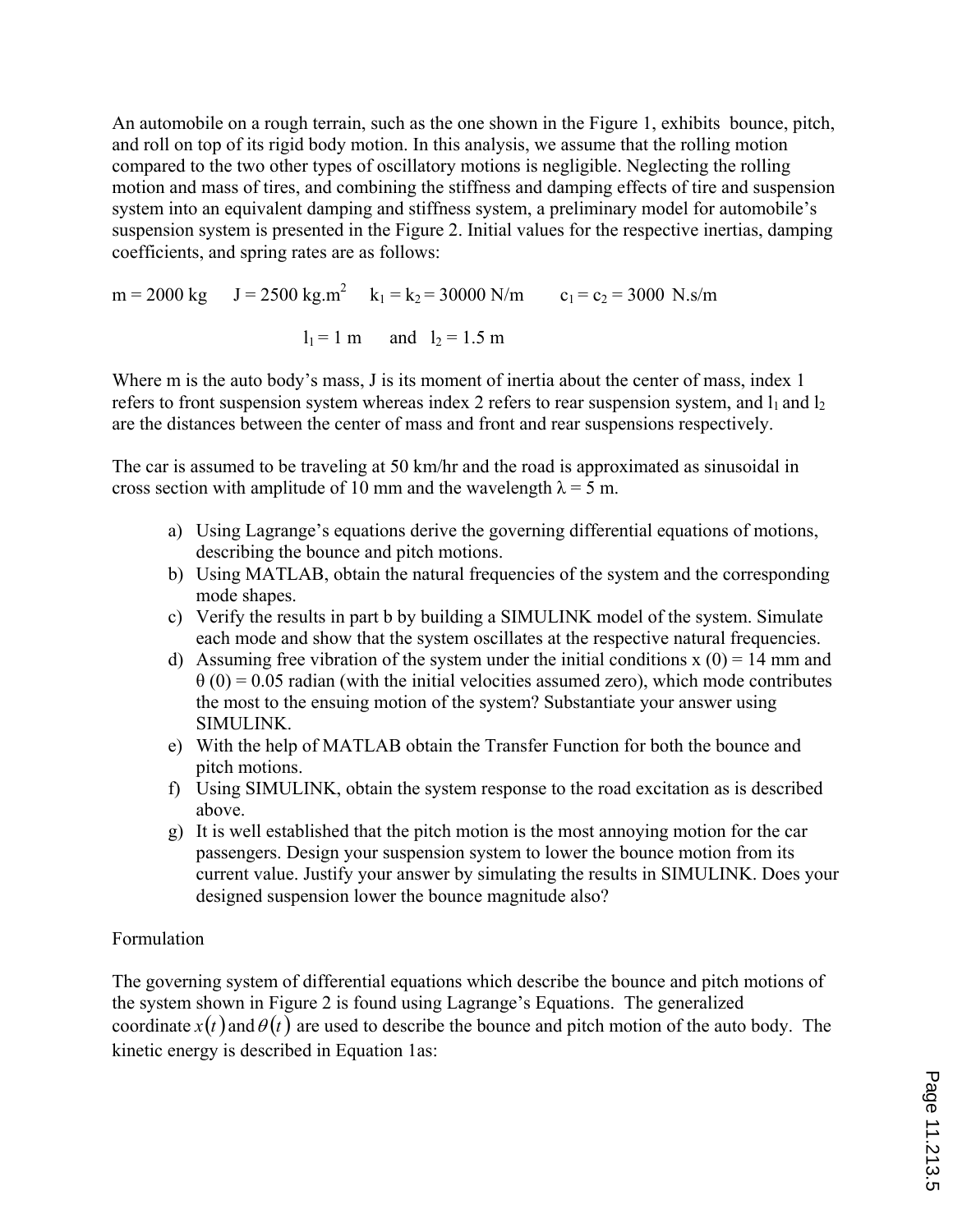$$
T = \frac{1}{2}m\dot{x}^2 + \frac{1}{2}J\dot{\theta}^2
$$
 (1)

The potential energy is described in Equation 2 as:

$$
U = \frac{1}{2}k_1(y_1 - x + l_1\theta)^2 + \frac{1}{2}k_2(y_2 - x - l_2\theta)^2
$$
 (2)

Rayleigh's dissipation function describing viscous dissipation in the dampers is:

$$
Q = \frac{1}{2}c_1(\dot{y}_1 - \dot{x} + l_1\dot{\theta})^2 + \frac{1}{2}c_2(\dot{y}_2 - \dot{x} - l_2\dot{\theta})^2
$$
 (3)

The Lagrangian  $L = T - U$  evaluated from (1) and (2), and together with (3) substituted in (4) and (5) one obtains equations of motion.

$$
\frac{d}{dt}\left(\frac{\partial L}{\partial \dot{x}}\right) - \frac{\partial L}{\partial \dot{x}} = \frac{\partial Q}{\partial \dot{x}}
$$
\n
$$
\frac{d}{dt}\left(\frac{\partial L}{\partial \dot{\theta}}\right) - \frac{\partial L}{\partial \dot{\theta}} = \frac{\partial Q}{\partial \dot{\theta}}
$$
\n(4)

The application of Equations 4 and 5 yields:

$$
m\ddot{x} + (c_1 + c_2)\dot{x} + (l_2c_2 - l_1c_1)\dot{\theta} + (k_1 + k_2)x + (l_2k_2 - l_1k_1)\theta = k_1y_1 + k_2y_2 + c_1\dot{y}_1 + c_2\dot{y}_2
$$
  
\n
$$
J\ddot{\theta} + (c_2l_2 - c_1l_1)\dot{x} + (l_2^2c_2 + l_1^2c_1)\dot{\theta} + (k_2l_2 - k_1l_1)x + (l_1^2k_1 + l_2^2k_2)\theta = k_2l_2y_2 - k_1l_1y_1
$$
  
\n
$$
+ c_2l_2\dot{y}_2 - c_1l_1\dot{y}_1
$$

The equations of motion can also be shown in matrix form as:

$$
\begin{bmatrix} m & 0 \ 0 & J \end{bmatrix} \begin{bmatrix} \ddot{x}(t) \\ \ddot{\theta}(t) \end{bmatrix} + \begin{bmatrix} c_1 + c_2 & l_2c_2 - l_1c_1 \\ l_2c_2 - l_1c_1 & l_2^2c_2 + l_1^2c_1 \end{bmatrix} \begin{bmatrix} \dot{x}(t) \\ \dot{\theta}(t) \end{bmatrix}
$$
(6)  
+ 
$$
\begin{bmatrix} k_1 + k_2 & k_2l_2 - k_1l_1 \\ k_2l_2 - k_1l_1 & l_1^2k_1 + l_2^2k_2 \end{bmatrix} \begin{bmatrix} x(t) \\ \theta(t) \end{bmatrix} = \begin{bmatrix} k_1 & k_2 \\ -k_1l_1 & k_2l_2 \end{bmatrix} \begin{bmatrix} y_1 \\ y_2 \end{bmatrix} + \begin{bmatrix} c_1 & c_2 \\ -c_1l_1 & c_2l_2 \end{bmatrix} \begin{bmatrix} \dot{y}_1 \\ \dot{y}_2 \end{bmatrix}
$$

Solution

Part b

Our first attempt is to find the damped natural frequencies and the mode shapes of the damped system. To this end we set the right side of equation (6) to zero. Assuming a harmonic response,

Ù Ú

 $\overline{\phantom{a}}$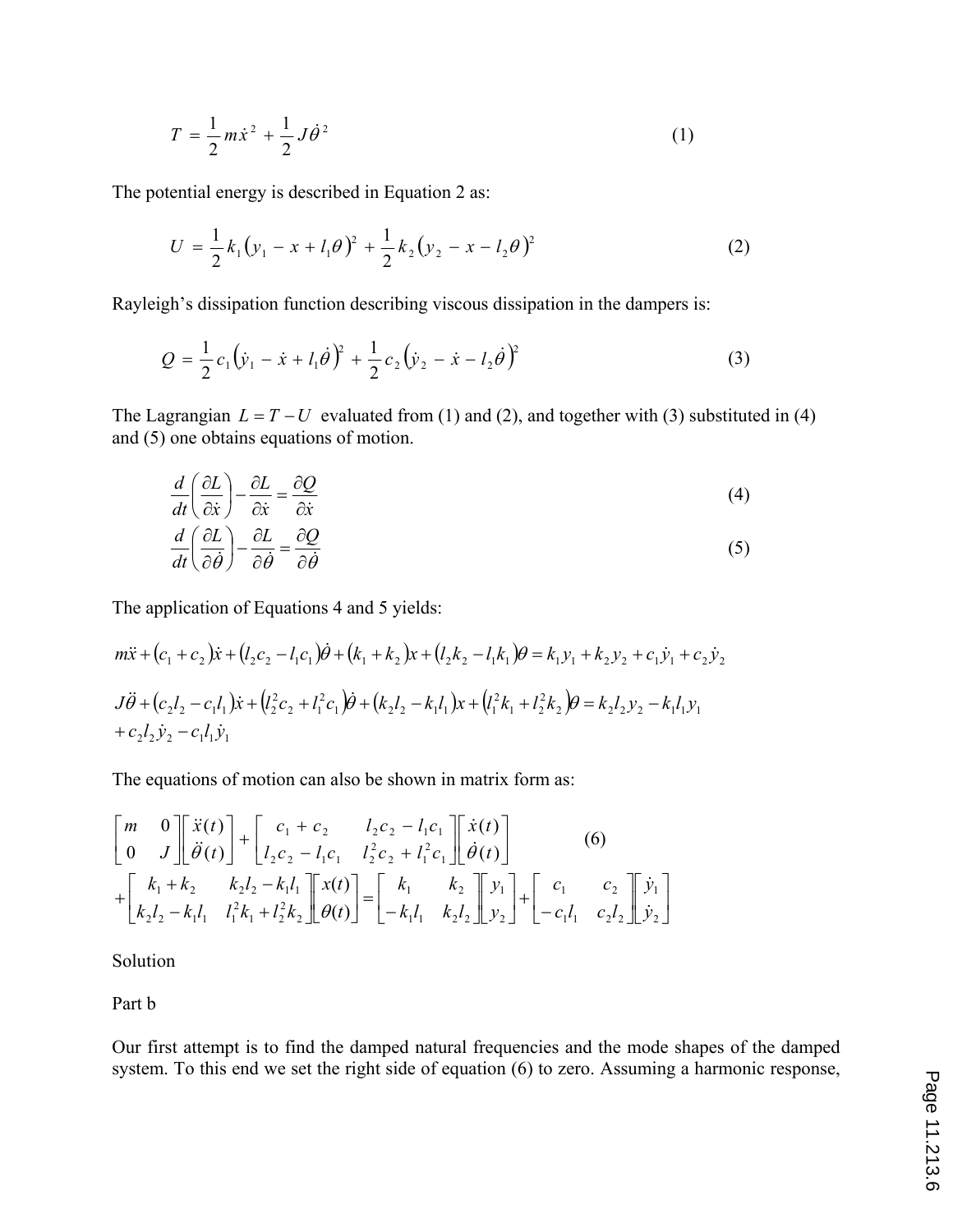the characteristic equation for the system is found by setting the determinant of the characteristic matrix to zero.

$$
\det \begin{bmatrix} ms^2 + (c_1 + c_2)s + k_1 + k_2 & (c_2l_2 - c_1l_1)s + k_2l_2 - k_1l_1 \\ (c_2l_2 - c_1l_1)s + k_2l_2 - k_1l_1 & Js^2 + (l_2^2c_2 + l_1^2c_1)s + l_2^2k_2 + l_1^2k_1 \end{bmatrix} = 0
$$
 (7)

We can now use MATLAB to do the algebra and find the characteristic roots. The following MATLAB session was performed to get the complex conjugate pair of roots. We take advantage of MATLAB functions<sup>12</sup> "conv", and roots to obtain the characteristic roots.

MATLAB Code to Obtain Damped Natural Frequencies and the Mode Shapes

```
\gg m = 2000; J = 2500; k1 = 30000; k2=30000; c1= 3000; c2=3000;
\gg 11=1; 12=1.5;
>> a = [m \text{ c1}+c2 \text{ k1}+k2];\gg b = [J c2*12^2+c1*11^2 k2*12^2+k1*11^2];\gg C = conv(a,b)
```
 $C =$ 

1.0e+009 \*

0.0050 0.0345 0.4035 1.1700 5.8500

 $\geq$  = [c2\*12-c1\*11 k2\*12-k1\*11];  $\gg$  e = conv(d,d)

 $e =$ 

2250000 45000000 225000000

 $\gg$  f= 1.0e+009\*[0.005 0.0345 0.4035 1.1700 5.8500] - [0. 0. 2250000 45000000 225000000]

 $f =$ 

1.0e+009 \*

0.0050 0.0345 0.4013 1.1250 5.6250

 $\gg r = \text{roots}(f)$ 

 $r =$ 

| $-2.1289 + 6.1681i$ |     |
|---------------------|-----|
| $-2.1289 - 6.1681i$ | (8) |
| $-1.3211 + 4.9676i$ |     |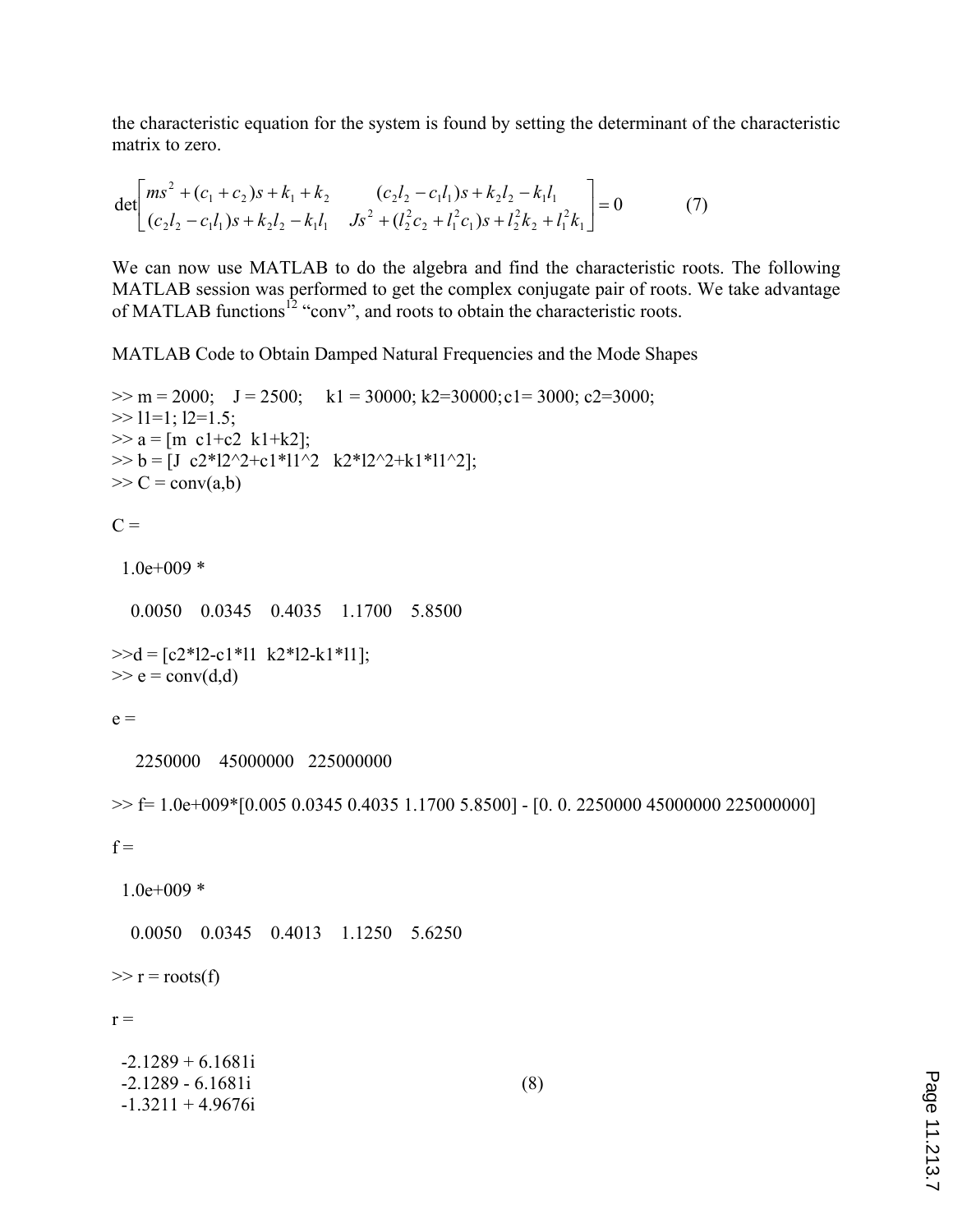#### -1.3211 - 4.9676i

The result above indicates that the first and second damped natural frequencies are:

$$
\omega_{d1} = \omega_{n1} \sqrt{1 - \zeta_1^2} = 4.9676 \text{ rad/s}
$$
  
\n
$$
\omega_{d2} = \omega_{n2} \sqrt{1 - \zeta_2^2} = 6.1681 \text{ rad/s}
$$
 (9)

The negative sign in front of the real part of the complex roots indicates the decaying nature of the oscillation

$$
-\zeta_1 \omega_{n1} = -1.3211 \text{rad/s}
$$
  

$$
-\zeta_2 \omega_{n2} = -2.1289 \text{rad/s}
$$
 (10)

Equations (9) and (10) render;

$$
\omega_{n1} = 5.1399 \text{ rad/s}
$$
 (11) and  $\omega_{n2} = 6.5251 \text{ rad/s}$  (12)  
\n $\zeta_1 = 0.2570$  (13)  $\zeta_2 = .3263$  (14)

The mode shapes can be found by:

$$
\frac{A1}{B1} = \left[ \frac{(c_2 l_2 - c_1 l_1)s + k_2 l_2 - k_1 l}{ms^2 + (c_1 + c_2)s + k_1 + k_2} \right]_{s = -1.3211 - 4.9676i} = -2.0963
$$

$$
\frac{A2}{B2} = \left[ \frac{(c_2 l_2 - c_1 l_1)s + k_2 l_2 - k_1 l}{ms^2 + (c_1 + c_2)s + k_1 + k_2} \right]_{s = -2.1289 - 6.1681i} = 0.5963
$$

So the first mode shape is:

$$
\begin{bmatrix} A1 \\ B1 \end{bmatrix} = \begin{bmatrix} -2.0963 \\ 1 \end{bmatrix}
$$
 (15)

And the second mode shape is:

$$
\begin{bmatrix} A2 \\ B2 \end{bmatrix} = \begin{bmatrix} 0.5963 \\ 1 \end{bmatrix}
$$
 (16)

The mode shapes indicate that there is no phasing in the modes as expected in the proportional damping case.

Let us see if we can get the natural frequencies and the mode shapes of the system by setting the damping matrix and the right side of equation (6) equal to zero. We employ MATLAB function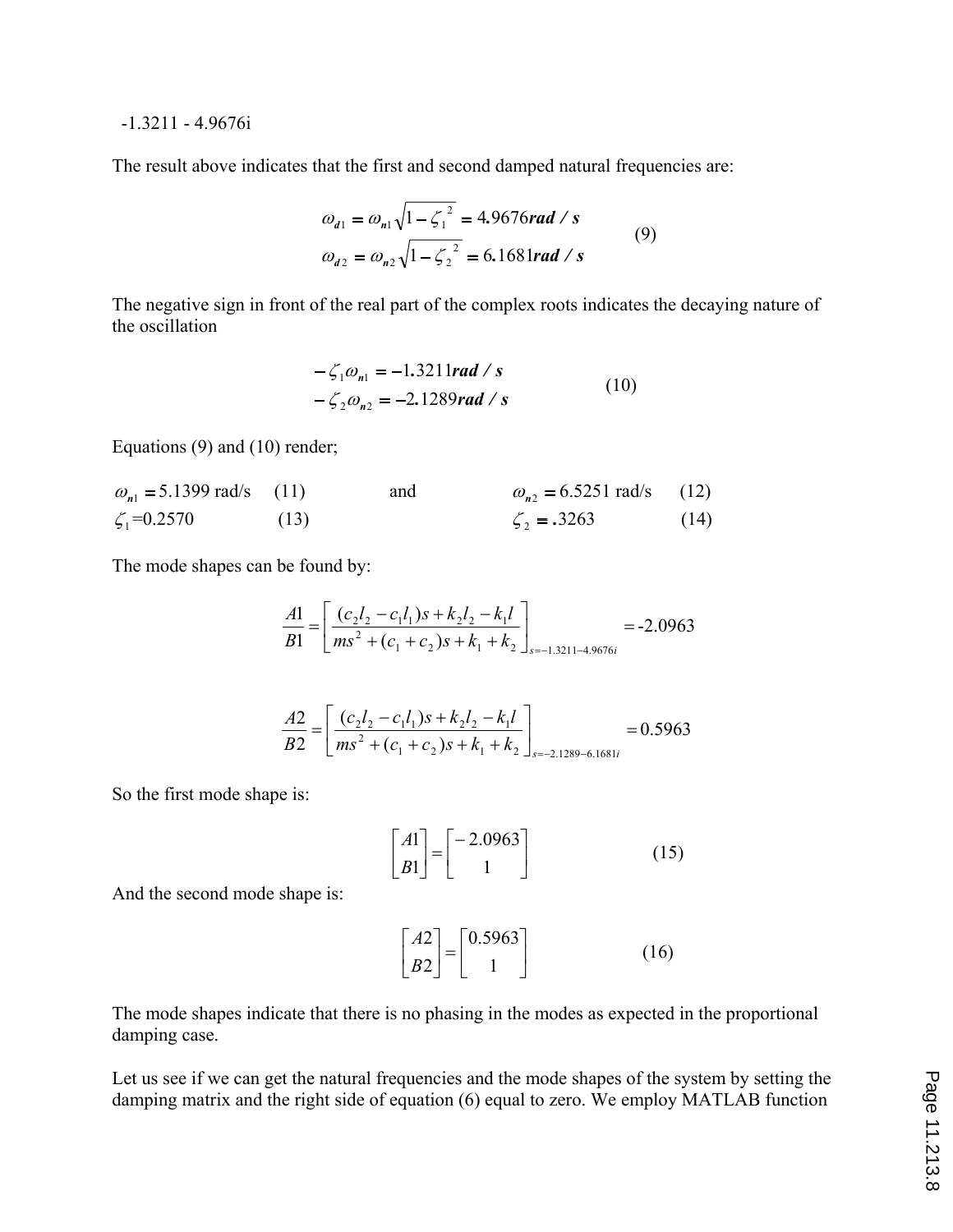'eig'to extract natural frequencies and mode shape by running the script file AseeEigen.m. This file is:

```
% Calculating Eigenvalues and Eigenvectors
m = 2000; J = 2500; k1 = 30000; k2=30000;11=1; 12=1.5;%Establishing Mass Matrix and Stiffness Matrix
m=[m 0; 0 J];k= [k1+k2 k2*l2-k1*l1; k2*l2-k1*l1 k2*l2^2+k1*l1^2];
% Calling Function "eig" to Obtain Natural Frequencies and Mode Shapes
[u, \text{lambda}] = eig(k, m);fprintf('\n\langle n' \rangledisp('Natural Frequencies are:')
% Print Natural Frequencies
w = sqrt(\text{lambda})fprintf('\n'\n')% Print the Mode Shape
disp('Mode shapes are:')
fprintf('\n\langle n' \rangledisp('u=')
fprintf('\n')
disp(u)
```
Running AseeEigen in MATLAB provides undamped natural frequencies and its corresponding mode shapes.

>> AseeEigen

Natural Frequencies are:

 $W =$ 

 5.1403 0 0 6.5252

Mode shapes are:

 $u=$ 

| -0.0197 | 0 0 1 0 5 |
|---------|-----------|
| 0.0094  | 0.0176    |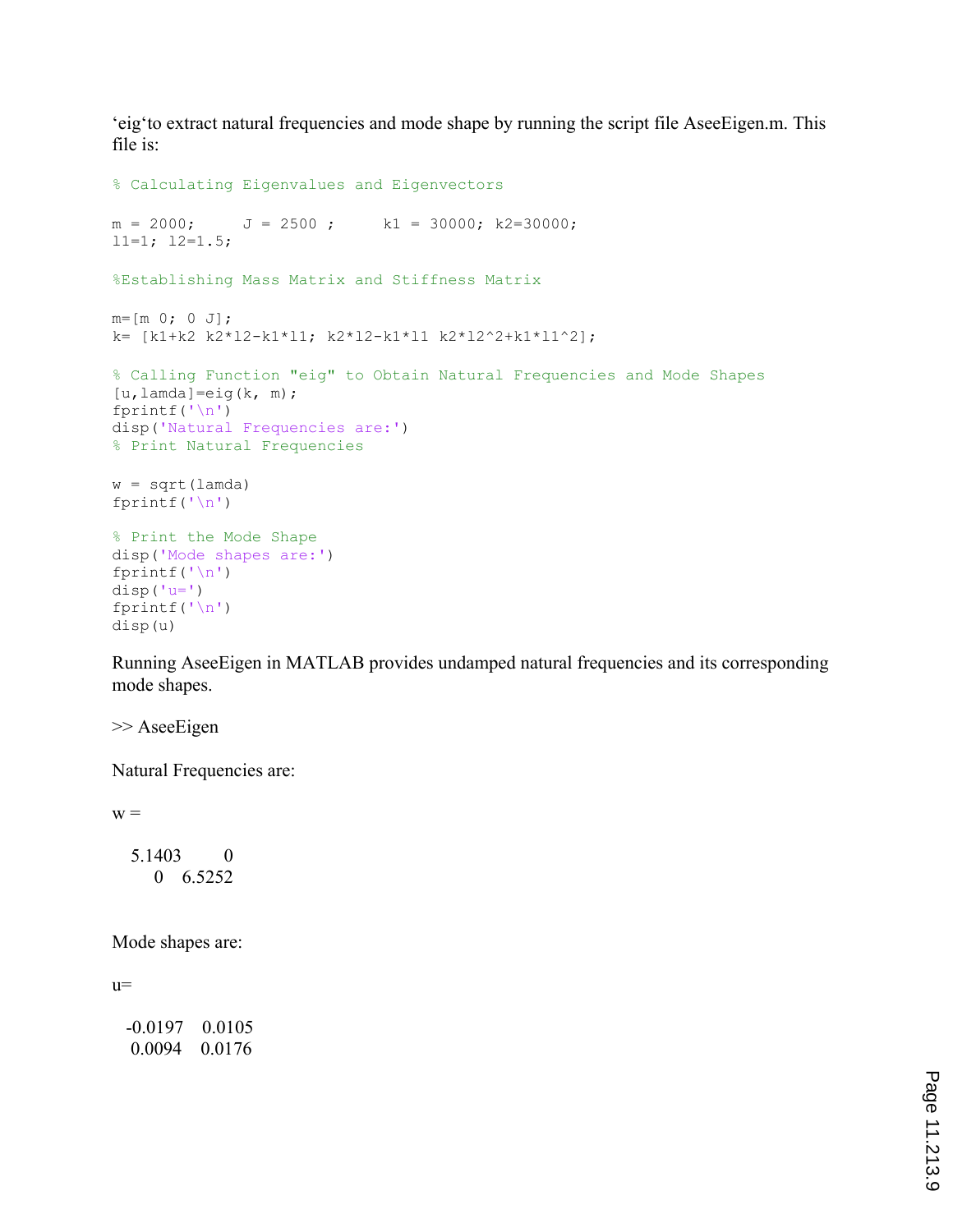This indicates natural frequencies of  $\overline{\omega}_{n1} = 5.1403$  rad/s and  $\overline{\omega}_{n2} = 6.5252$  rad/s, which are almost exactly the same frequency values obtained by equations (11) and (12). From the MATLAB file above, the first mode is:

$$
\left[\frac{-0.1097}{0.0094} = -2.0957\right]
$$

While the second mode is:

$$
\left[\frac{0.0105}{0.0176} = 0.5965\right]
$$

These are almost exactly the same as mode shapes found in (13) and (14), for the damped case.

Part c

SIMULINK is used in this part to verify the results obtained above in part b. Following is the model built for this purpose.



Figure 3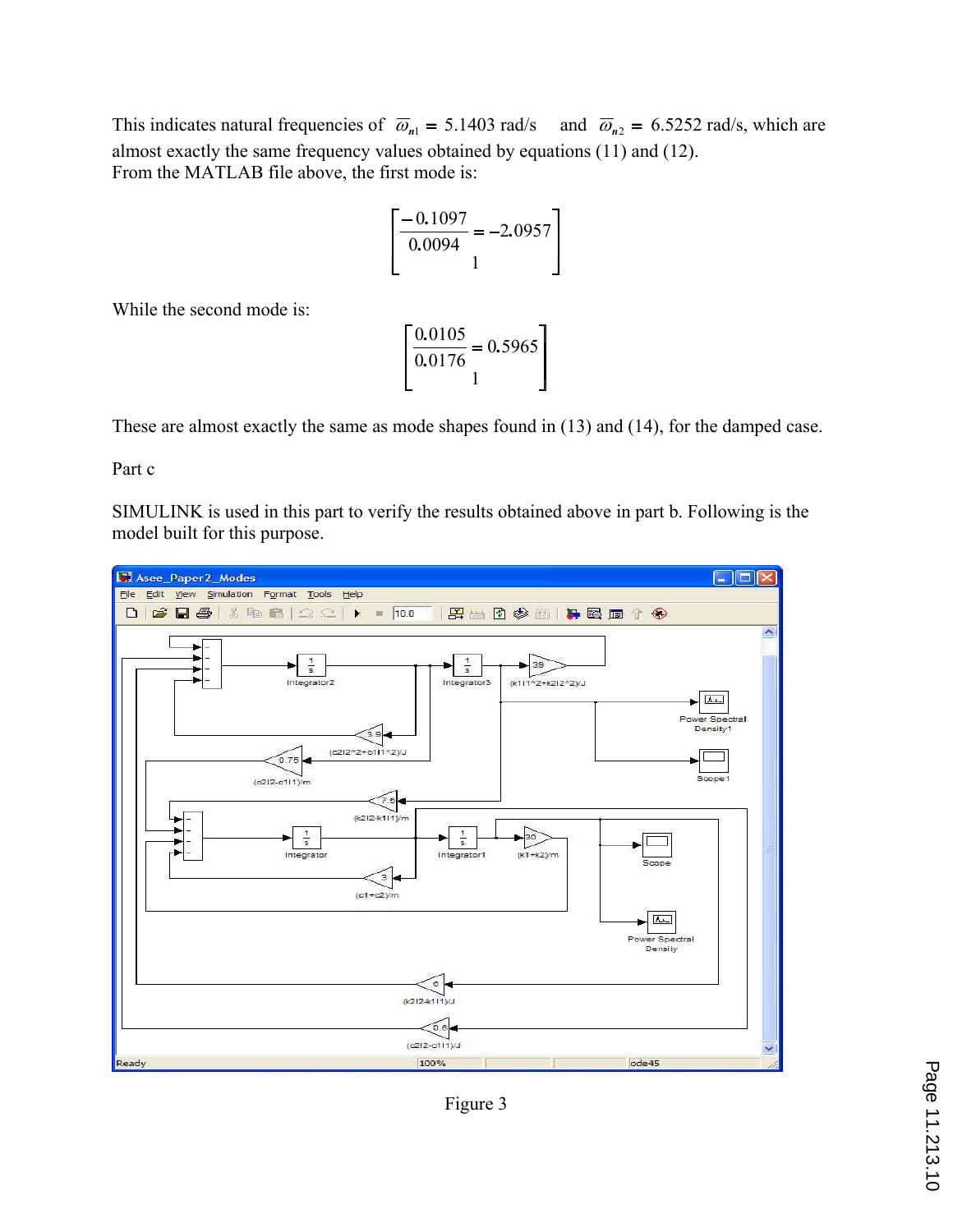We provide the first element of the mode vector 1, -2.0963 as the initial condition for integrator 1 and the second element of the mode vector 1, 1, as the initial condition for the integrator 3 in the Figure 3. Upon running the simulation, the power spectral density blocks in the Figure 3 will provide the frequency content of the response for both bounce and pitch motions. Scopes in the diagram also will provide the damped system responses for both bounce and pitch motions, with scope1 in the diagram rendering the pitch motion and scope block in Figure 3 yielding the bounce motion. Let us examine the results of such a simulation. Figure 4 in the next page shows the output from the power spectral density for the bounce motion of the auto body. Notice the time history of the response which clearly depicts the initial condition,



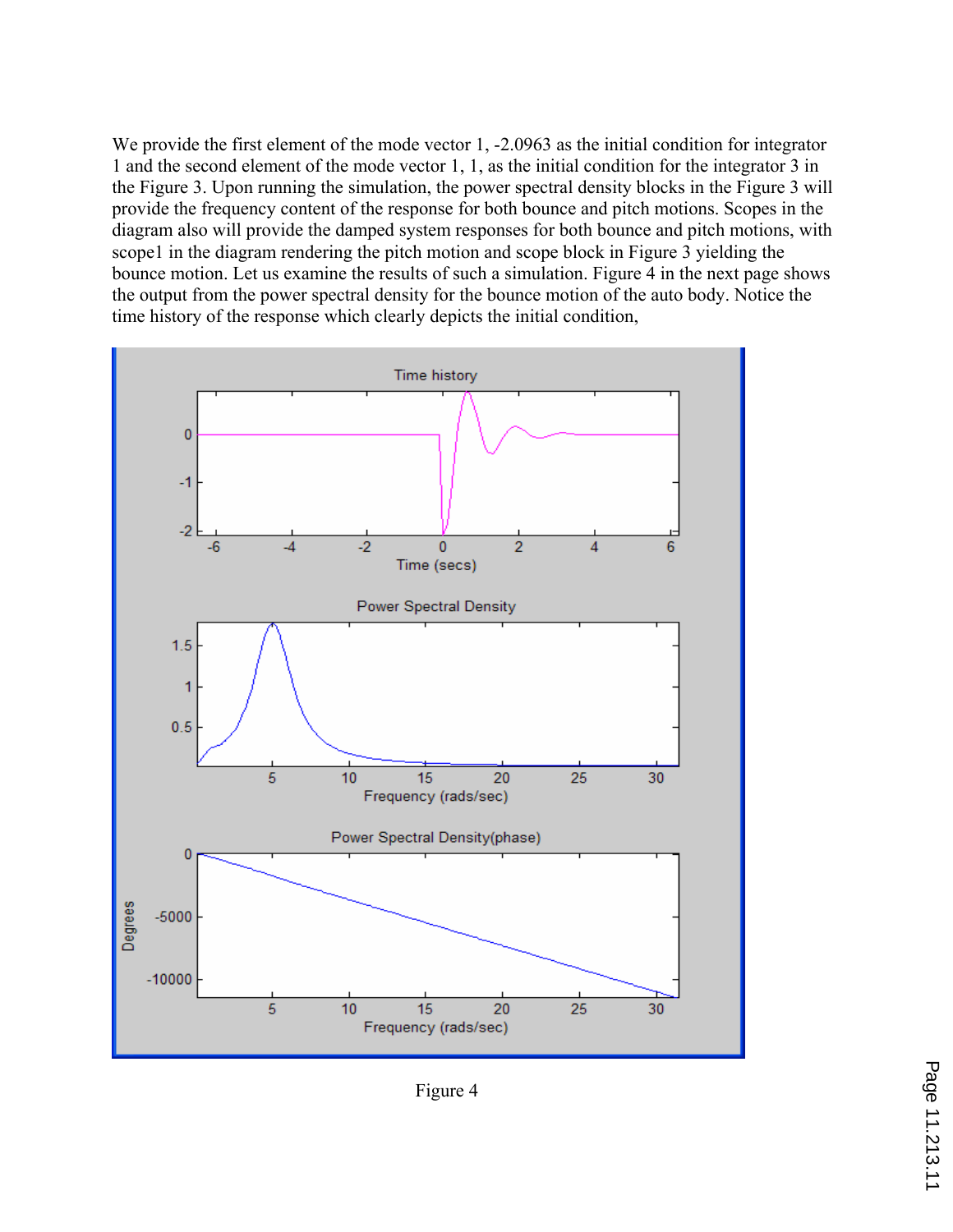As it is seen from Figure 4 the power spectral density indicates that the response of the bounce motion is taking place at a damped frequency of 5 rad/s. This agrees very well with our previous calculation for the damped natural frequencies in part a, which rendered a first damped natural frequency of 4.9676 rad/s (See equation (9)). For the sake of space, and brevity we will not show the result of the power spectral scope for the bounce motion for the first mode. However the results from such scope reconfirms that the bounce motion is also has a frequency of 5 rad/s. Instead we will provide the scope results for the bounce motion for the second mode of vibration. To this end we will set the initial conditions in the appropriate integrator blocks according to the second modal vector obtained in part b. That is:

| A2             | 0.5963 |
|----------------|--------|
| B <sub>2</sub> |        |

First let us look at the scope results which will provide the time domain responses for both bounce and pitch motions. These are:



Time history for the bounce free response



As it is clearly seen from Figure 5 the decaying oscillatory motion of the response is evident from the scope results. By zooming on the response students can obtain the damped natural frequency of the response and by employing the concept of the "Logarithmic Decrement" they can arrive at the damping ratio of this mode. We will not provide the detail of such a procedure, but such measurements and calculations will reconfirm the earlier results obtained in part b above and renders the same damped natural frequency and damping ratio for the second mode. That is:

$$
\omega_{d2} = \omega_{n2} \sqrt{1 - \zeta_2^2} = 6.1681 \text{ rad/s}
$$
  

$$
\zeta_2 = .3263
$$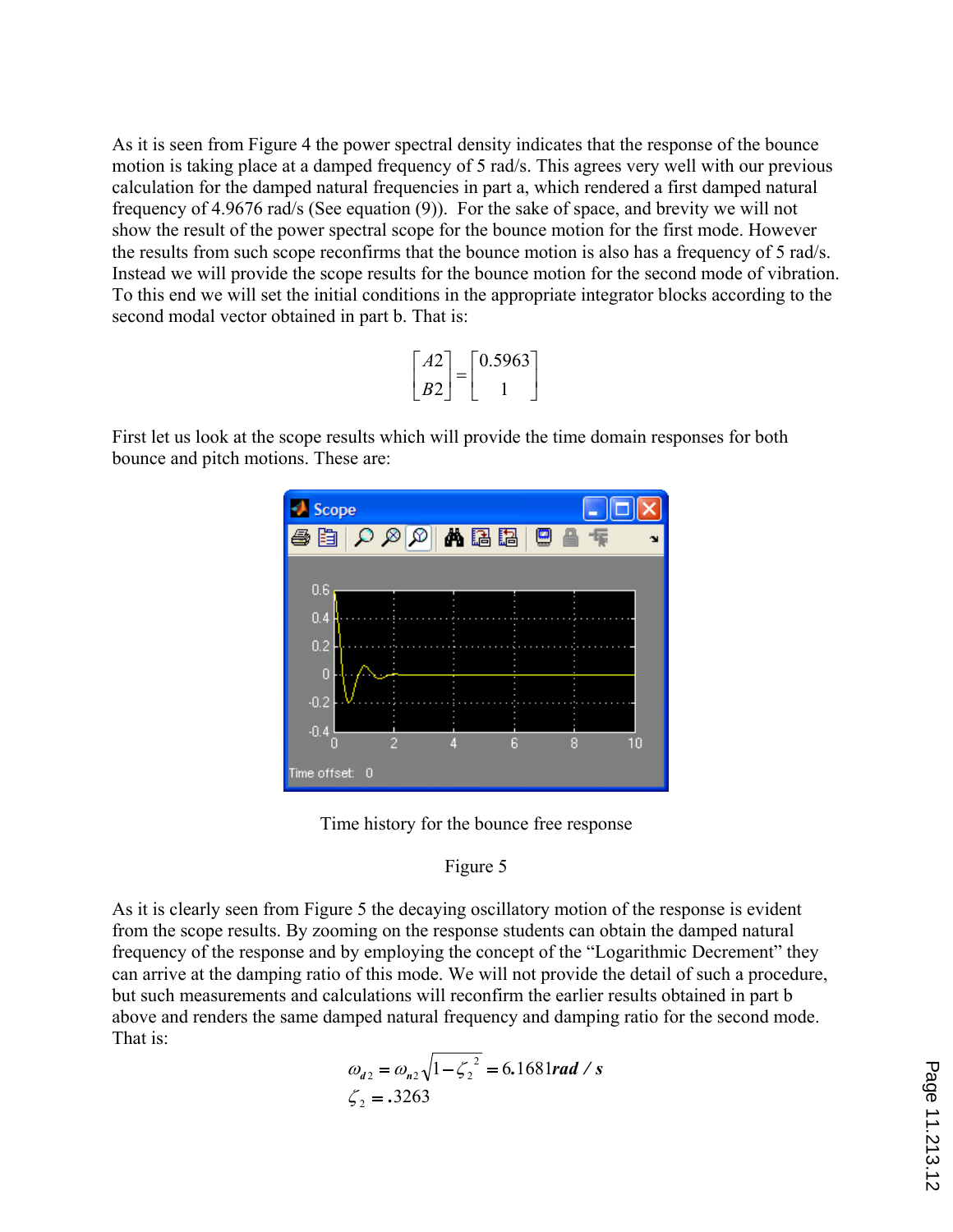The results from the pitch scope and its power spectral density are:





Time history and power spectral density of the pitch motion for the second mode

Figure 6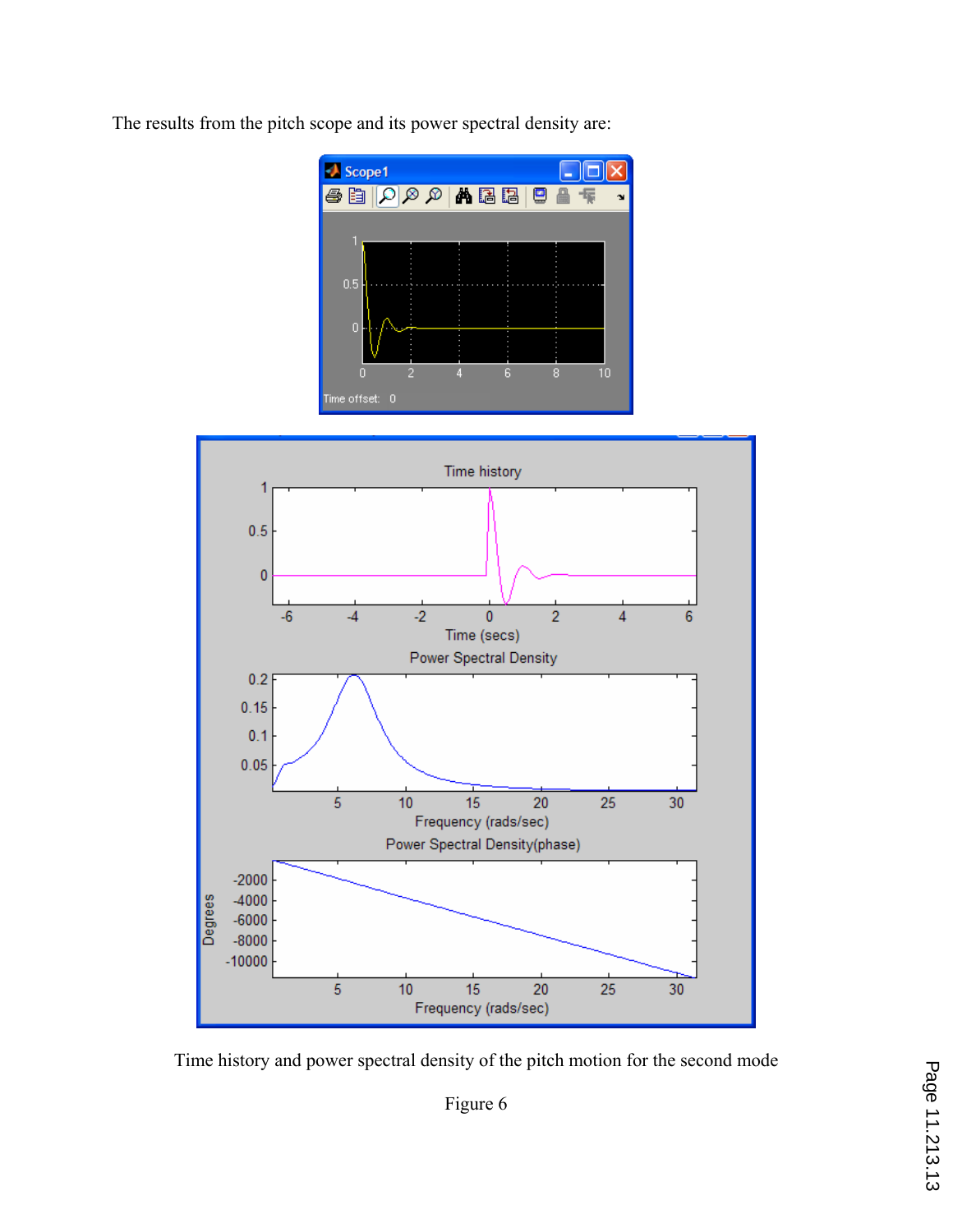Obviously these reconfirm our previous observation.

## Part d



In Figure 3, the initial conditions 0.014 m and 0.05 rad will results in the following:



# Figure 7

Due to space limitation and for the sake of brevity we will not show here the Power Spectral Scope results for the bounce motion. However, the results from the display of that scope indicates, as Figure 7 does, that the second mode plays the dominant role for these particular initial conditions. That is the amplitude of the contribution of the first mode is much less than the second mode's amplitude for the system free response.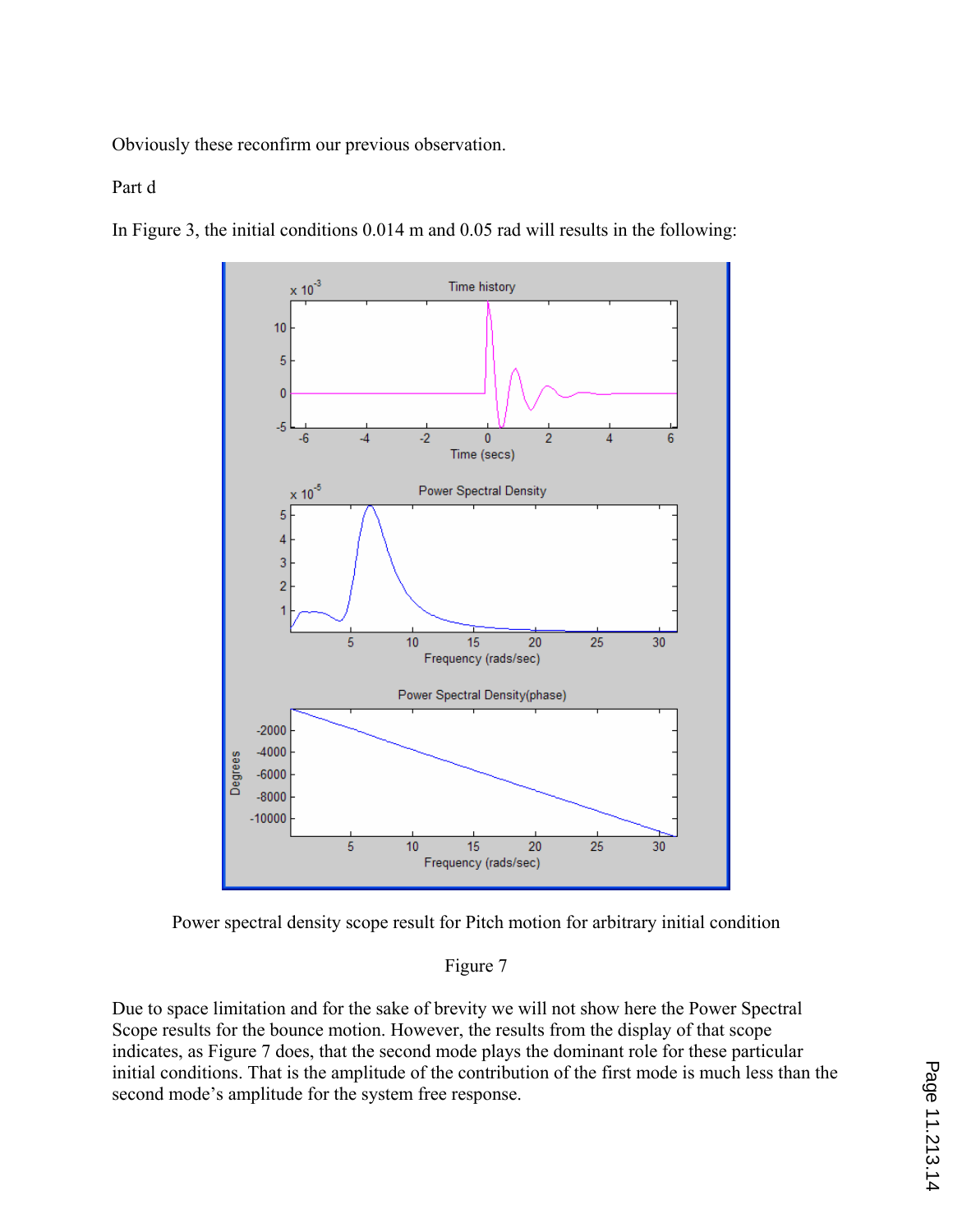Part e

Upon taking the Laplace transform from equation (6) and assuming zero initial conditions, we will arrive at the s domain equations for the steady response of the system as follows:

$$
(ms2 + (c1 + c2)s + k1 + k2)X(s) + ((c2l2 - c1l1)s + k2l2 - k1l1)\Theta(s) =(k1 + c1s)Y1(s) + (k2 + c2s)Y2(s)((c2l2 - c1l1)s + k2l2 - k1l1)X(s) + (Js2 + (c2l22 + c1l12)s + k2l22 + k1l12)\Theta(s) =-(c1l1s + k1l1)Y1(s) + (c2l2s + k2l2)Y2(s)
$$
\n(19)

Using Cramer's method and applying the principle of superposition, we can obtain the transfer functions for both bounce and pitch motions for each input  $Y_1$  and  $Y_2$ . Due to space limitation we only provide the results for input  $Y_1$  as follows:

$$
\frac{X(s)}{Y_1(s)} = \frac{\left(Js^2 + \left(c_2l_2^2 + c_1l_1^2\right)s + k_2l_2^2 + k_1l_1^2\right)(k_1 + c_1s) - \left(c_1l_1s + k_1l_1\right)\left((c_2l_2 - c_1l_1)s + k_2l_2 - k_1l_1\right)}{\left(ms^2 + \left(c_1 + c_2\right)s + k_1 + k_2\right)\left(Js^2 + \left(c_2l_2^2 + c_1l_1^2\right)s + k_2l_2^2 + k_1l_1^2\right)}
$$

And

$$
\frac{\Theta(s)}{Y_1(s)} = -\frac{(ms^2 + (c_2 + c_1)s + k_2 + k_1)(k_1l_1 + c_1l_1s) - (c_1s + k_1)((c_2l_2 - c_1l_1)s + k_2l_2 - k_1l_1)}{(ms^2 + (c_1 + c_2)s + k_1 + k_2)(Js^2 + (c_2l_2^2 + c_1l_1^2)s + k_2l_2^2 + k_1l_1^2)}
$$

As we mentioned we will not provide the results for input  $Y_2$  here, however, the MATLAB code provided below, and the SIMULINK simulation in part f, will clearly provide those transfer functions associated with this input. The MATLAB code for arriving at these transfer functions and it is results for running the MATLAB script TrasferFnc.m is:

#### MATLAM m File for Obtaining Transfer Functions

```
% Input Data***********************************************
m = 2000; J = 2500; k1 = 30000; k2=30000; c1= 3000; c2=3000; l1=1; l2=1.5;
% Establishing the Polynomials***************************** 
a = [m \ c1 + c2 \ k1 + k2];b = [J \ c2*12^2+c1*11^2 \ k2*12^2+k1*11^2];C = \text{conv}(a, b);
d = [c2*12-c1*11 \quad k2*12-k1*11];e = \text{conv}(d, d);
e = [0 \ 0 \ e];% Finding Characteristic Polynomial's Coefficient************
f= C-e
g= [c1 k1];
h=conv(b,C);i=[c1*11 \quad k1*11];p=[c2*l2-c1*l1 k2*l2-k1*l1];
q=conv(b,q)+(0 conv(i,p));% Transfer Function for Bounce Motion Due to Y1 Input********
```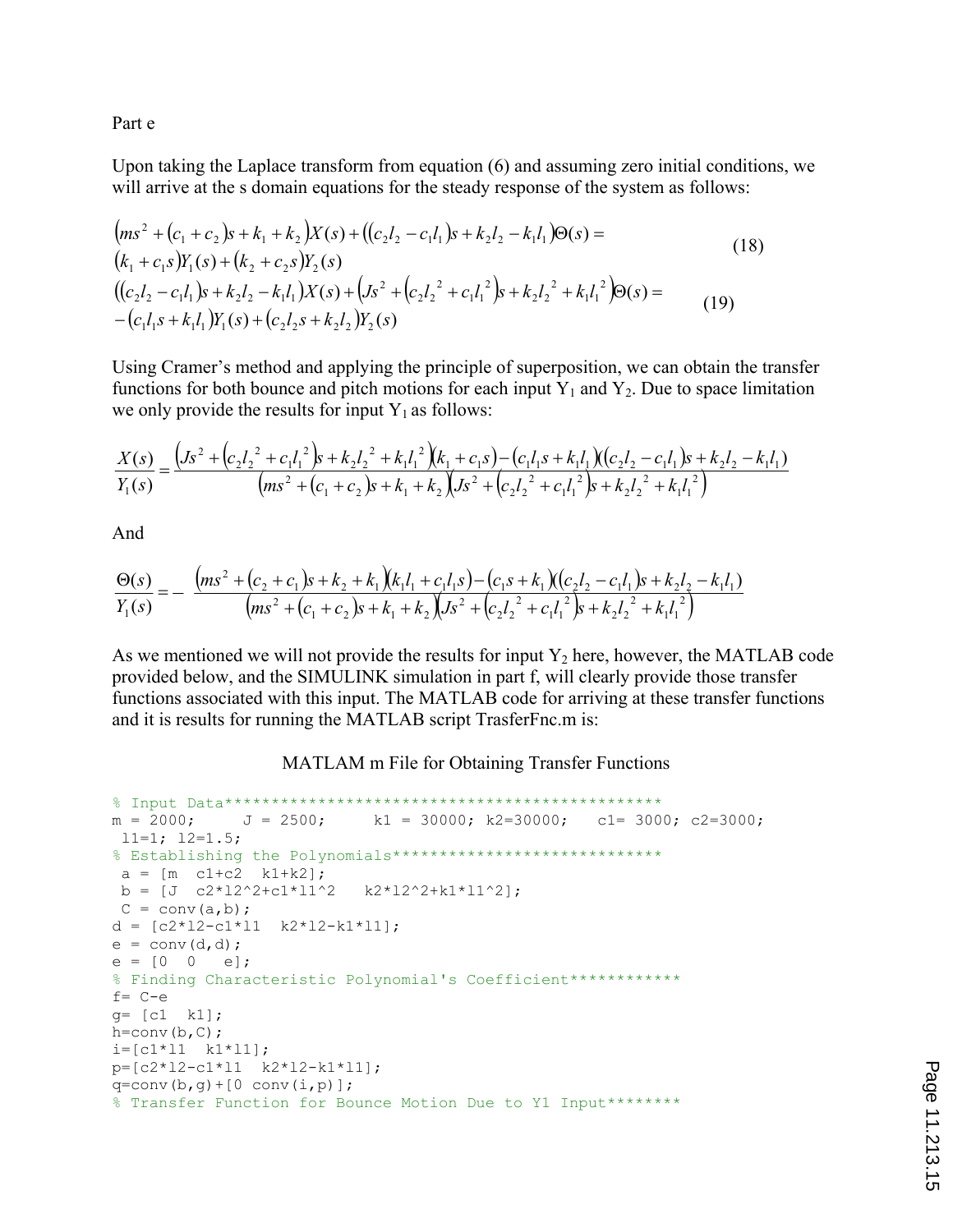```
sys= tf(q, f)o= conv(-a,i);
x= conv(g, p);
y=0-[0 x];
% Transfer Function for Pitch Motion Due to Y1 Input********
sys1= tf(y, f)gg=[c2 k2];
ii=[c2*l2 k2*l2];
qq=conv(b,gg) - [0 conv(ii,p)];% Transfer Function for Bounce Motion Due to Y2 Input**********
sys2=tf(qq, f)oo=conv(a,ii);
yy=oo-[0 conv(gg,p)];
% Transfer Function for Pitch Motion Due to Y2 Input**********
sys21=tf(yy,f)
```
Running the above .m file gives:

>> TransferFnc Transfer function:  $\left( s\right)$  $\left( s\right)$  $Y_1(s)$ *X s*  $7.5e006$  s<sup> $\land$ </sup>3 + 1.088e008 s $\land$ 2 + 6.75e008 s + 3.375e009 5e006 s^4 + 3.45e007 s^3 + 4.013e008 s^2 + 1.125e009 s + 5.625e009 Transfer function:  $\left( s\right)$  $\left( s\right)$  $Y_1(s)$  $\Theta(s)$  $-6e006$  s<sup> $\land$ </sup>3 - 8.25e007 s<sup> $\land$ </sup>2 - 4.5e008 s - 2.25e009 ------------------------------------------------------------------------------------------ 5e006 s^4 + 3.45e007 s^3 + 4.013e008 s^2 + 1.125e009 s + 5.625e009 Transfer function:  $\left( s\right)$  $\left( s\right)$  $Y_2(s)$ *X s*  $7.5e006$  s<sup> $\gamma$ </sup>3 + 9.75e007 s<sup> $\gamma$ </sup>2 + 4.5e008 s + 2.25e009 ------------------------------------------------------------------------------------- 5e006 s^4 + 3.45e007 s^3 + 4.013e008 s^2 + 1.125e009 s + 5.625e009 Transfer function:  $\left( s\right)$  $\left( s\right)$  $Y_2(s)$  $\Theta(s)$ 9e006  $s^3$  + 1.125e008  $s^2$  + 4.5e008 s + 2.25e009 ------------------------------------------------------------------------------------- 5e006 s^4 + 3.45e007 s^3 + 4.013e008 s^2 + 1.125e009 s + 5.625e009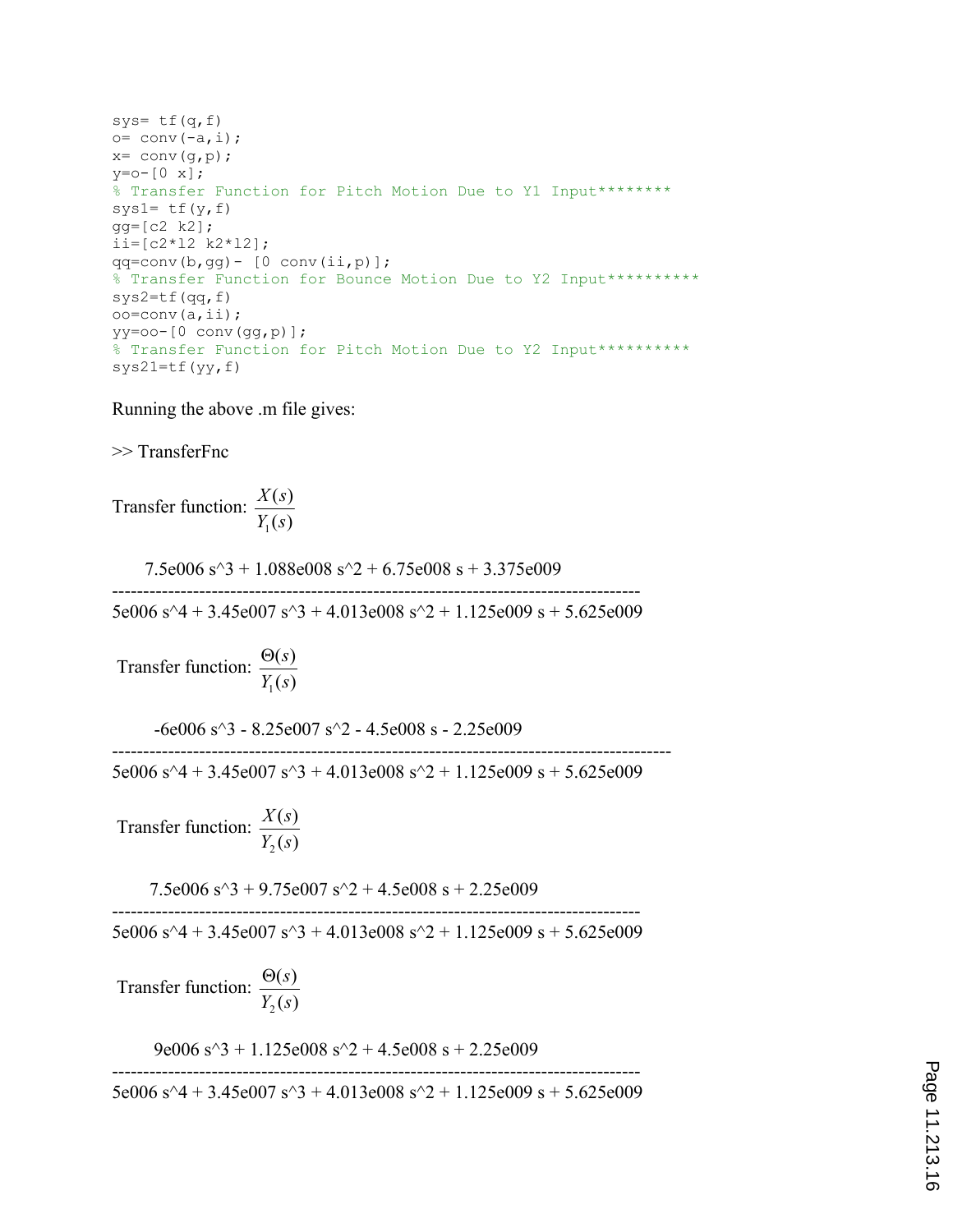This is obviously what is asked in part e.

Part f

We will now simulate the motion of the car on the road. We have assumed that the road is approximated as sinusoidal in cross section with amplitude of 10 mm and the wavelength  $\lambda = 5$ m. The car is traveling at 50 km/hr. these conditions provide the inputs  $Y_1$  and  $Y_2$  for the simulation. The period and cycle frequency for the harmonic inputs and the phase delay due to input  $Y_2$  are as follows:

$$
T = \frac{\lambda}{V} = \frac{5}{\frac{50 \times 1000}{3600}} = 0.36s
$$
  

$$
\omega = \frac{2\pi}{T} = 17.453 rad / s
$$
  

$$
\phi = \frac{l_1 + l_2}{\lambda} 2\pi = \frac{2.5}{5} 2\pi = \pi rad
$$

Then:

$$
Y_1 = A \sin \omega t
$$
  

$$
Y_2 = A \sin(\omega t - \phi)
$$

Which upon substitution of,  $\omega$ ,  $\phi$  and amplitude of the motion in the above equations yields:

$$
Y_1 = 0.01 \sin 17.453t
$$
  

$$
Y_2 = 0.01 \sin(17.453t - \pi)
$$

These are the inputs to the SIMULINK model in part f, which is depicted in Figure 8. Notice that these harmonic functions are shown in Figure 8 as sine wave and sine wave1 blocks in Figure 8. The Transfer Functions which were derived in the above MATLAB code is also seen for each input and system response.

The block property for the sine wave blocks will enable us to furnish the frequency, amplitude and phase for the excitations. Notice that the summation blocks implement the principle of the superposition and the scopes will provide us with the time response of both the bounce and pitch motions of the response. Figures 9 and 10 provide us with the time response for the bounce and the pitch motions. Notice that the scopes indicate the early transient contribution to the response with the steady amplitude for the bounce motion being about 4mm and the pitch amplitude of  $1.6x10^{-3}$  rad. obviously the current values for the suspension system effectively reduces the vibrations transmitted to the automobile body. As it was stated before the amplitude of the road wave is 10 mm, which only 4 mm is transmitted to the body of the automobile and even less than that to the passengers due to isolation system for passenger seat. In the next and final part of this project students create a model to further reduce the transmitted vibrations as it is described in part g of this document.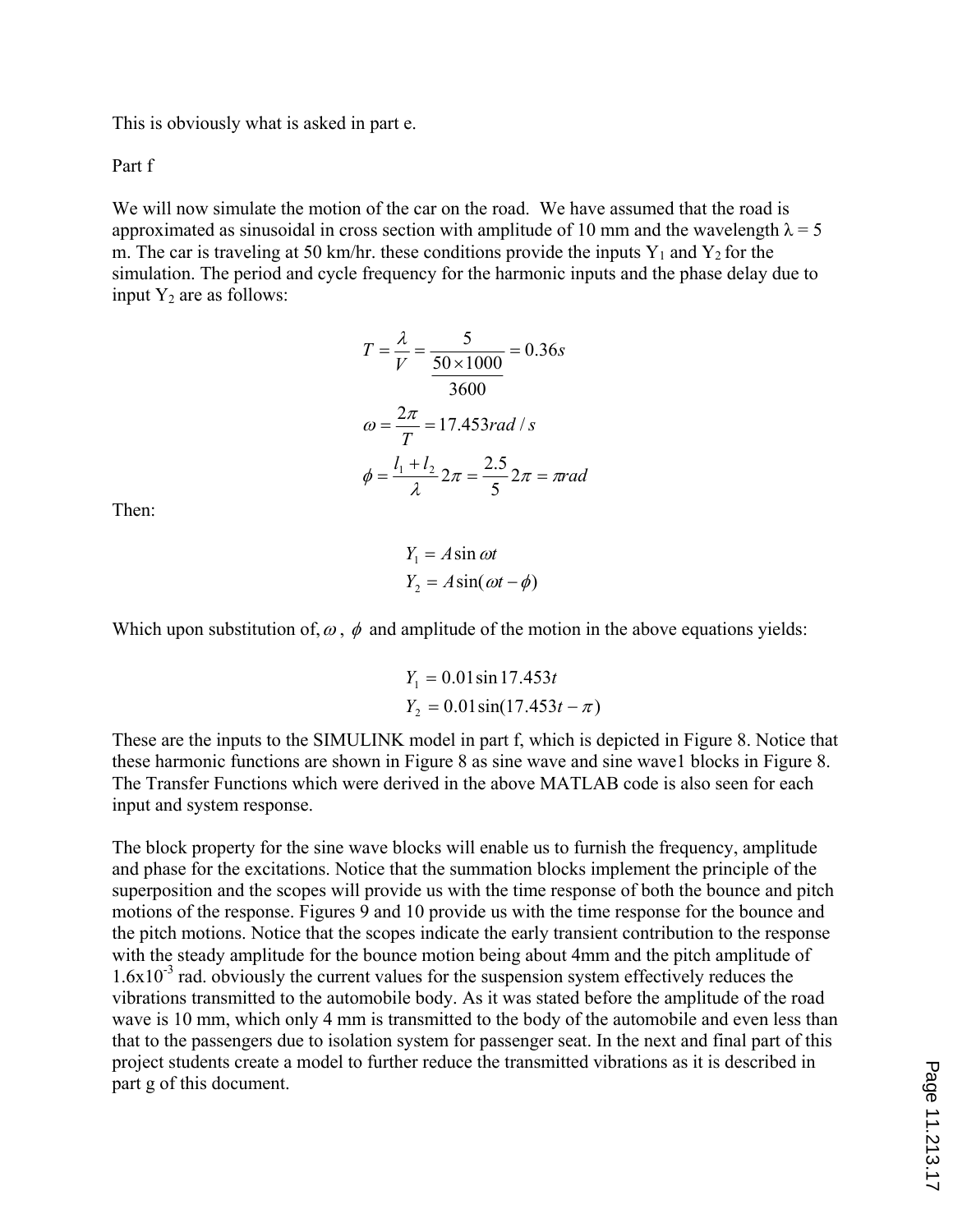

Figure 8



Bounce response of the system

Figure 9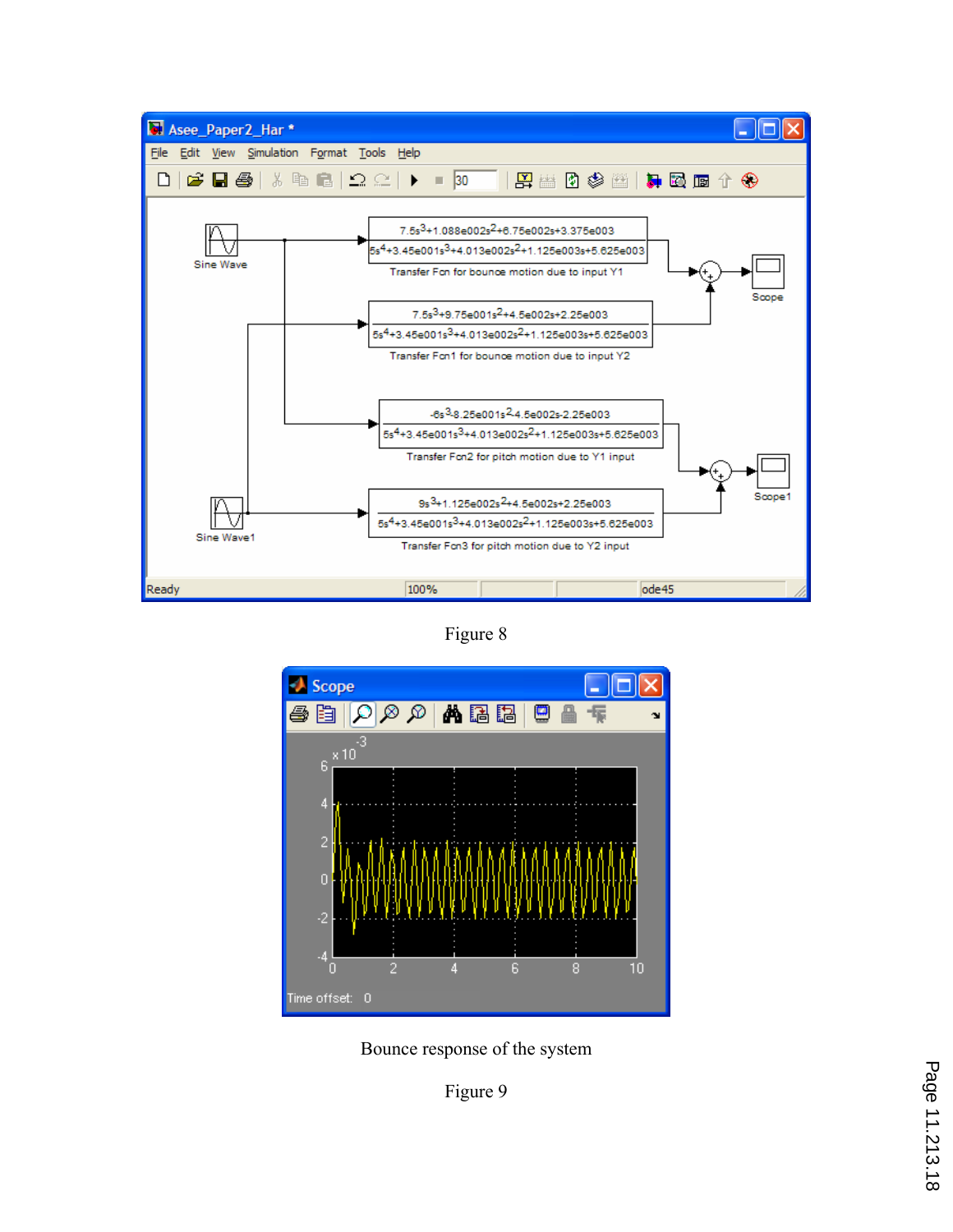

Pitch response of the system



# Part g

In this part we will utilize the power of SIMULINK to teach students about the design methods in practical vibration problems. Obviously optimization problems can be handled through MATLAB optimization package; however we will show here that SIMULINK model presented is an excellent tool to optimize the response of the system.

Figure 11, is the model which was built to arrive at damping coefficient values that further reduces the amplitude of the pitch response of the system. The blue colored blocks in Figure 11 will depict a slider gain, which will change the values of the damping coefficient of the system. By running the model for several values of damping coefficients we will obtain a trend for the system response. By tabulating the pick response for different values of damping coefficient one can zero in at the optimum value of the damping coefficients.

 In this paper we will first verify the system response for the initial value of the damping coefficient, as was done in part f in the above, and then show the effect of couple of damping coefficient values in the output response. As it is evident from the output histories in Figures 12 and 13, the results for part f is exactly repeated in the simulation of the model shown in Figure 11.

After model verification, the next task is to lower the unwanted pitch motion, due to the road excitation, which is discussed later.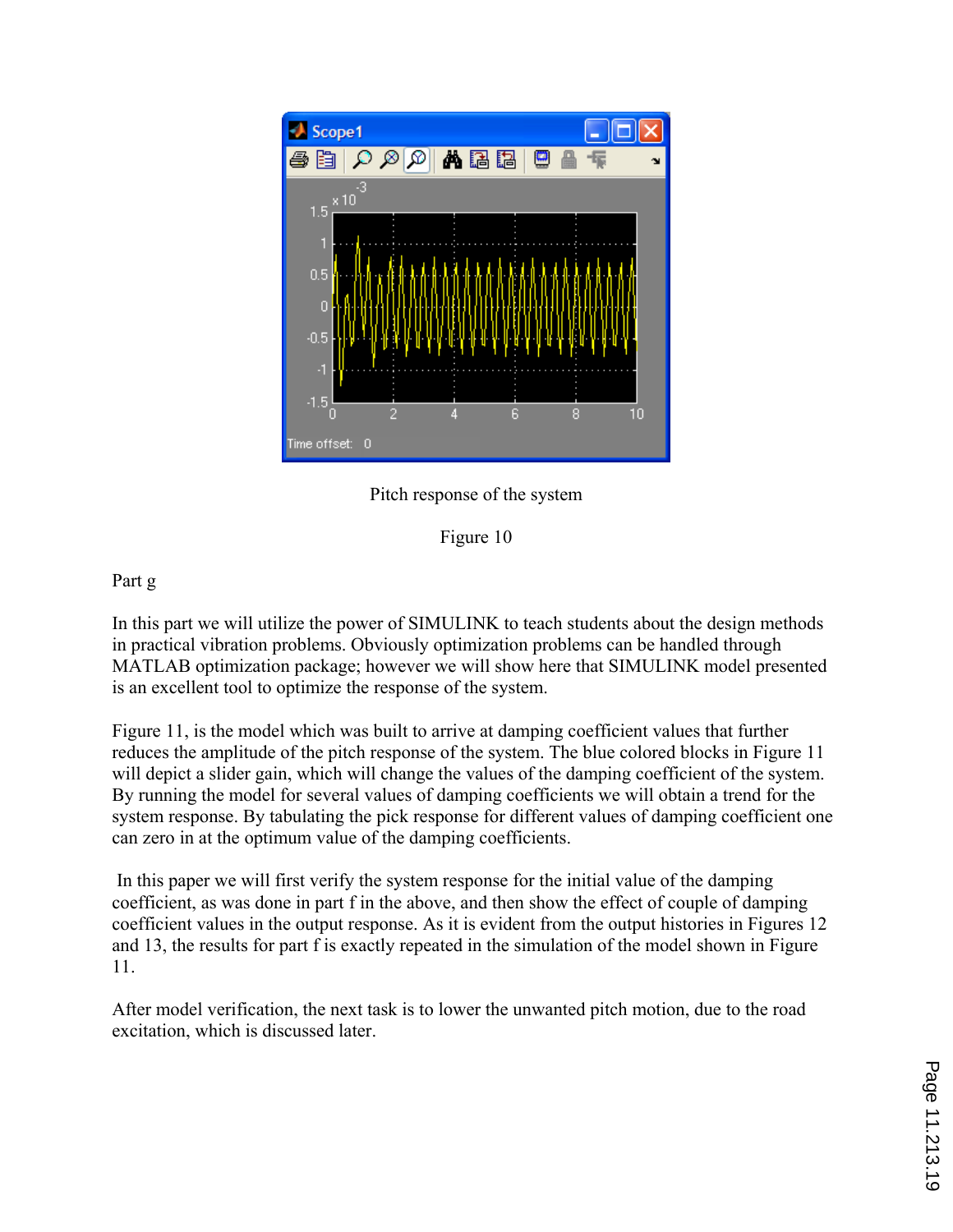

Figure 11



Figure 12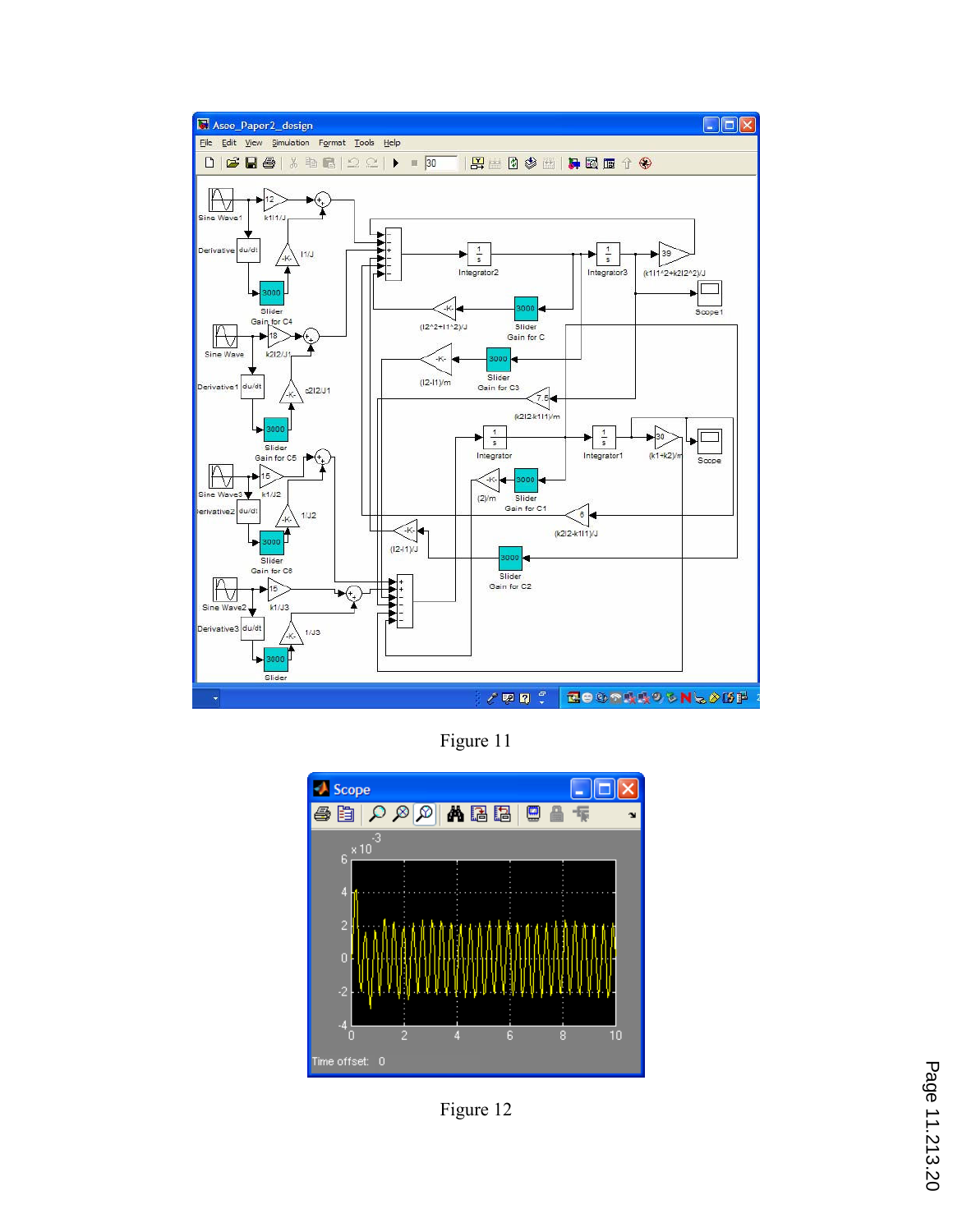



Now let us try different values for damping coefficients by changing the "c" values in the slider gain. We will choose a  $c = 6000$  N.s/m in the model, depicted below, in Figure 14.



Figure 14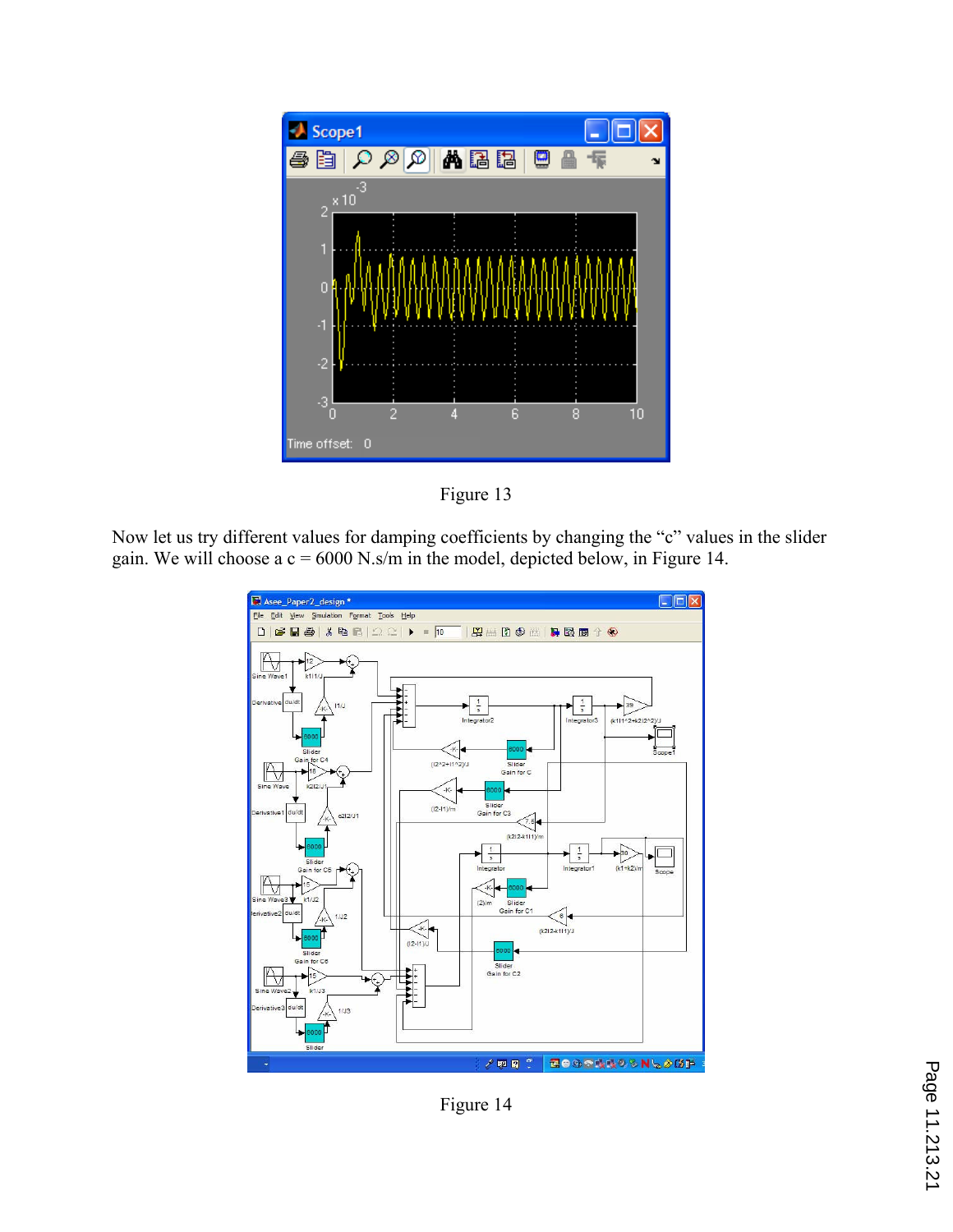The responses for bounce and pitch motions are shown in Figures 15 and 16 respectively.



Figure 15





By further zooming at the peaks of the steady response we obtain that:

Bounce Amplitude  $= 7$  mm Pitch Amplitude =  $2.5x10^{-3}$  rad

This is higher than previous values obtained when the damping coefficients were 3000 N.s/m. We now set the damping coefficients to 1000 N.s/m. and obtain the responses of the system as shown for bounce and pitch motions in Figures 17 and 18 respectively.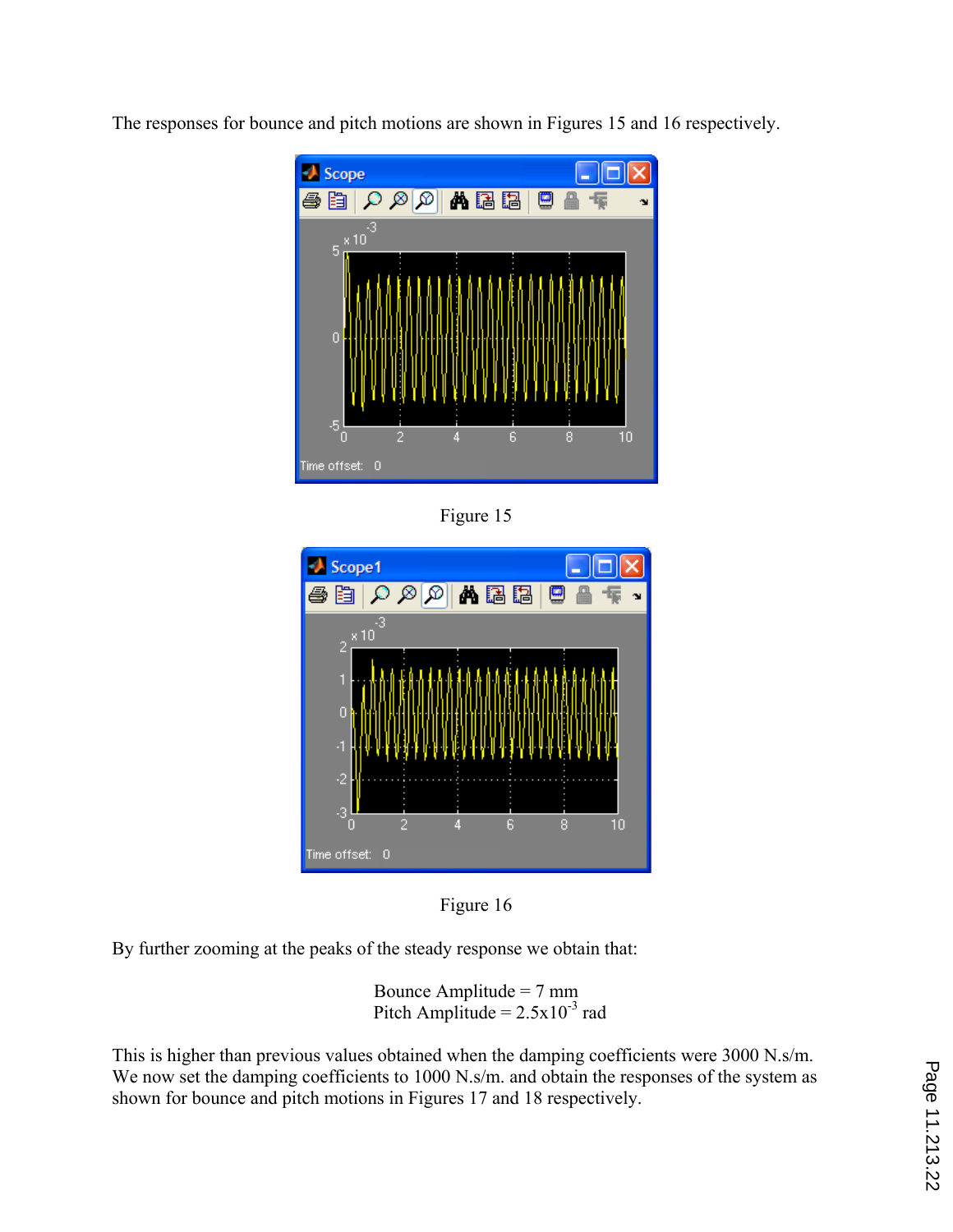

Figure 17





Further zooming on the peaks of the steady response in Figures 17 and 18 reveals that:

Bounce Amplitude  $= 2.6$  mm Pitch Amplitude =  $1x10^{-3}$  rad

The results indicate that by lowering the damping coefficients from initial value of the suspension system, we will reduce the transmitted oscillations.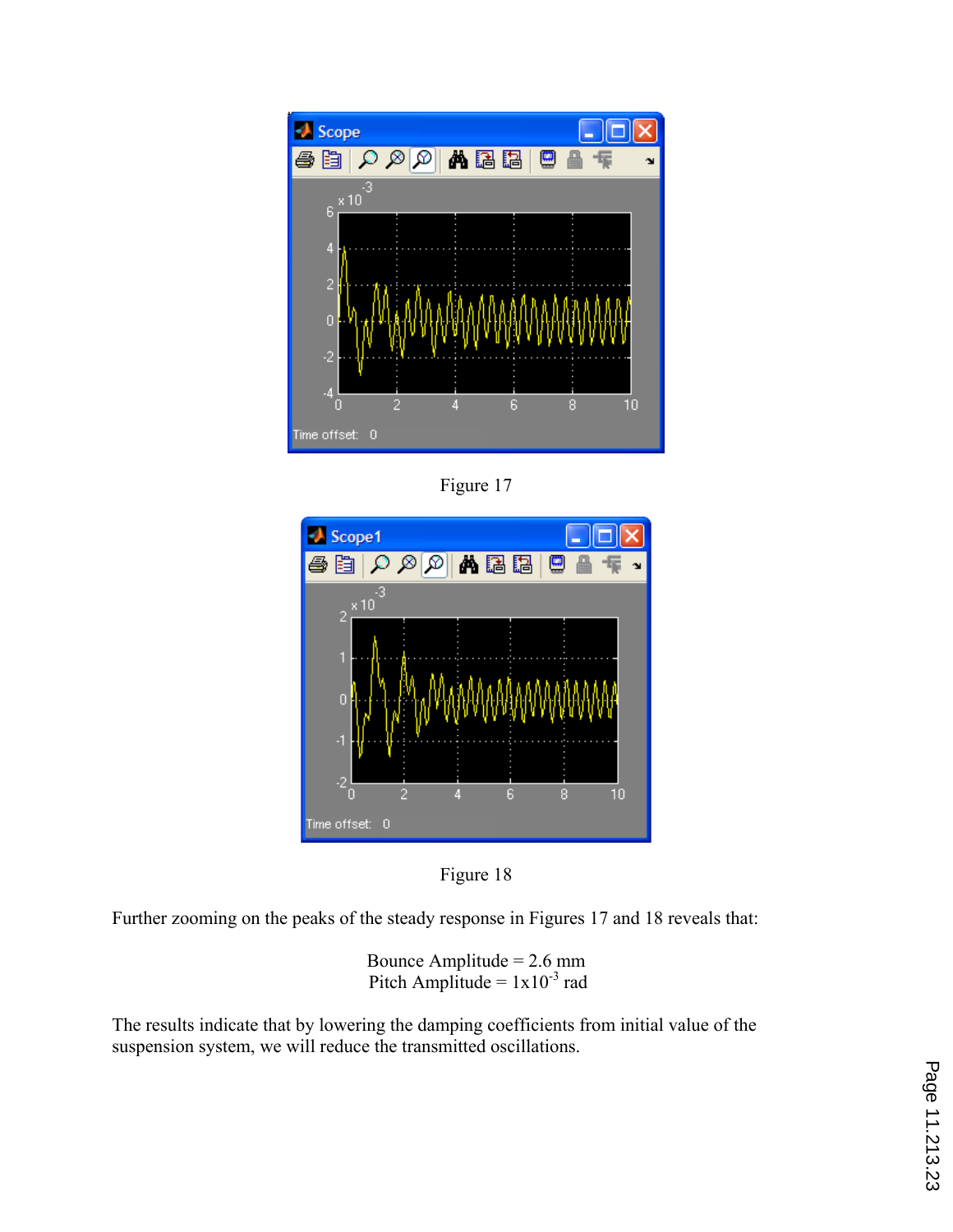### Assessment

Pedagogically students learn any subject matter in engineering, the best, by actually applying its' principles and concepts via hands-on experiments or in an application-oriented projects. This project, which took students 3 weeks to complete, gave them ample opportunity to use what they leaned in the classroom to analyze and design an industrial model of an automobile suspension system. The project was considered as 20% of students' final grade and gave an application oriented dimension to mathematical nature of the topics discussed in the course. It made students go through many topics covered in the lecture, such as the significance of complex eigenvalues and eigenvectors and the role they play in stability of the system, comparison of free undamped response and damped response, logarithmic decrement, transfer functions significance, superposition concept in linear systems, s-domain and time-domain solution techniques, Lagrange's equations, block diagram and feedback concepts. They also learned new technological tools to carry out these techniques in a somewhat realistic setting by working with MATLAB and SIMULINK. In particular, students wrote their own codes in MATLAB and built their own model using SIMULINK.

Upon completion of the project, students' feedback indicated that the project was very instrumental in understanding the concepts of the course by requiring them to employ their acquired knowledge in the process of analysis and design of the suspension system. They overwhelmingly preferred SIMULINK over MATLAB, due to its graphical and visual capabilities and relative ease in building and modifying the appropriate models.

In light of the simulation models built in this project and experience gained, the authors believe that there are certain advantages in using SIMULINK in a vibrations and differential equations courses. The discussion to follow is in agreement with the students' consensus that SIMULINK models are very useful in verification of many course topics, both directly and indirectly.

The main benefit in using SIMULINK in vibration courses is that it provides its users with what might be called as a virtual vibration laboratory! That is students can simulate a system and study the nature of the system's response, due to different inputs and initial conditions, by checking the output of the "scope blocks" in their model. Students can see the effect of changing system parameters on the system's response, by easily tweaking these parameters in their graphical model and observing the outcome on the model's scopes. For example, students used the scope output of part c of the project (Figure 4) to arrive at damped natural frequency of the model by simply measuring the time between the subsequent peaks, and obtained system's damping ratio by measuring the subsequent amplitude ratios and employing the logarithmic decrement formula. By setting the damping coefficients to zero in their model (Figure 3) students observed the change in systems' response by noticing a constant amplitude oscillatory response. They also observed, in the process, the closeness of the numerical values of system's natural frequency and its damped natural frequency; something that they came across before while doing part b of this project. They were also instructed to use negative damping ratios and observe the unstable response of their system. The concepts of eigenvectors were specifically illustrated in the SIMULINK model (Figure 3) by multiplying the eigenvectors of the system by any constant value and noticing that this resulted in no change in the response of the system. As part d of the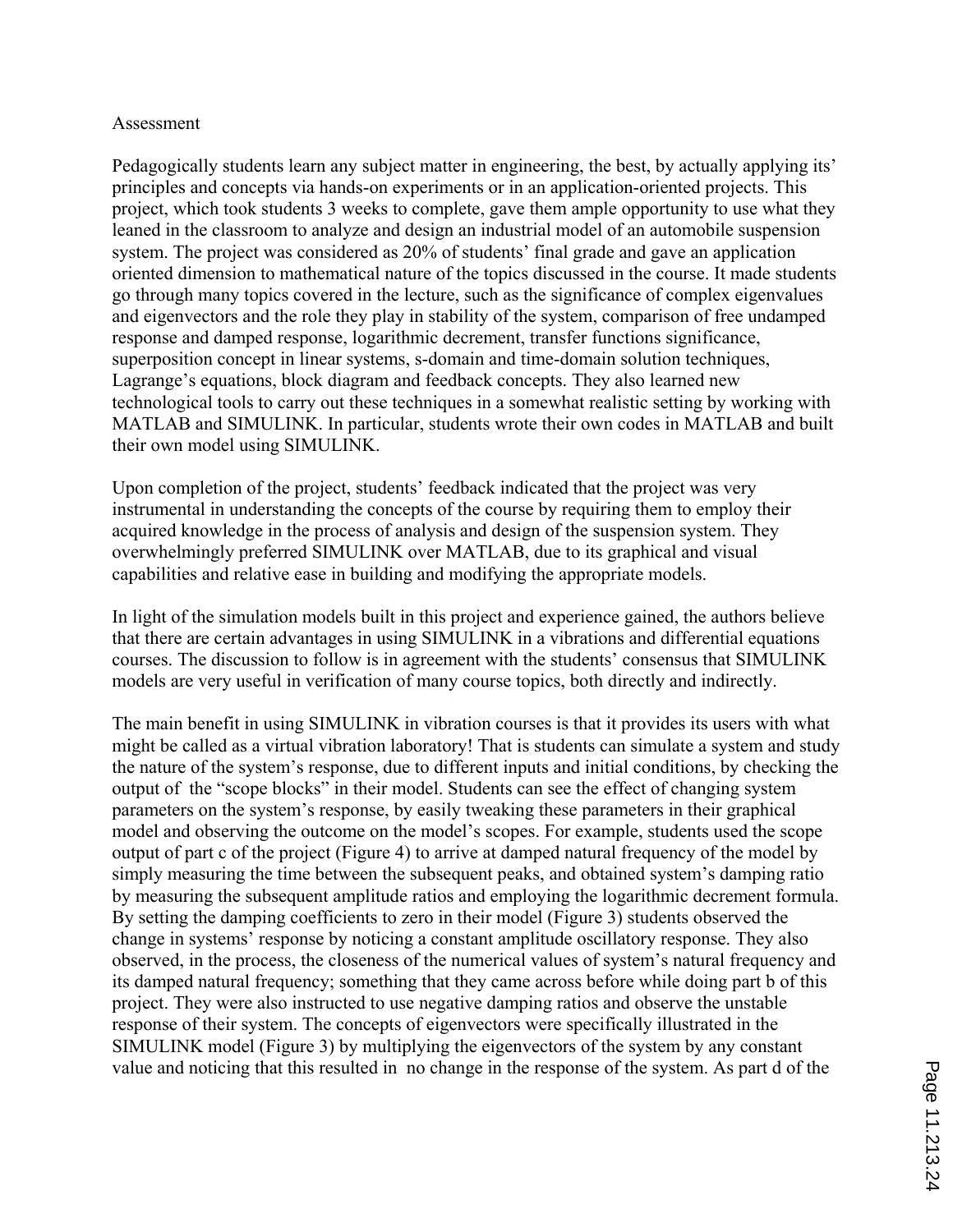project indicates student were also able to see the contribution of each mode to the system's response as a result of arbitrary initial conditions.

One of students' difficulties, noticed by the authors through teaching vibrations and differential equations courses, is the idea behind the application of the Laplace transform method to linear differential equations. It was interesting to observe that how students appreciated the notion of converting the coupled system of simultaneous differential equations to system of algebraic linear equations in part e of this project, using the (dreaded) Laplace transform approach. SIMULINK model built in part f of the project has the advantage of showing the transfer functions due to each input and output clearly. Obviously, no command-line programming software can show these four transfer functions as clearly and as effectively as SIMULINK does (See Figure 8, for example). Besides the SIMULINK model implements the Inverse Laplace transform to obtain the time domain response of the system to the input excitation in a graphical approach. Something that is not done as easily as it is shown here by means of any commandline programming. The principle of super position is also clearly depicted in the SIMULINK model of part f (Figures 8-10) by the "summation blocks" in the model.

The big advantage of using SIMULINK in this project is its ability to engage its users in improving the design of the desired system with relative ease. The last part of the project certainly makes use of this strength in the software by requiring students to design for a smaller transmissibility ratio. Obviously, we are talking about optimization techniques, which theoretically is beyond the scope of a vibration course in the junior level year. In addition, this ability is not provided in such an effective manner in command-line software. Yet, this is done easily in SIMULINK by having literarily a virtual laboratory at our disposal in terms of a model utilizing variable gains (e.g., variable damping coefficients) to check for the improved response of the system. Moreover, as it is evident from the time-domain model (Figure 11), SIMULINK (unlike the command-line software languages) does not convert the second order differential equations to state form to obtain the solution. We believe SIMULINK is a great tool (in education and/or industry), due to its' GUI features and simulation capabilities! This approach constitutes a new frame work in vibrations education. We would like to emphasize again, that the solution part of these governing equations for the suspension system, using SIMULINK and MATLAB is also new.

## Conclusion

This project clearly shows how helpful MATLAB and SIMULINK are to expose vibration students to practical problems with industrial implication. Clearly our classical methods are not sufficient enough to solve application problems such as this one. In their feedback, students indicated a great sense of appreciations for these software tools, especially SIMULINK, in helping them achieve holistic understanding of physical concepts of vibrations course. Out of this experience, the authors greatly believe that integrating these software tools in vibrations courses greatly improve students' ability to face challenging application problems, find an appropriate solution successfully, and gain a strong sense critical thinking that helps them unite knowledge with human experience.